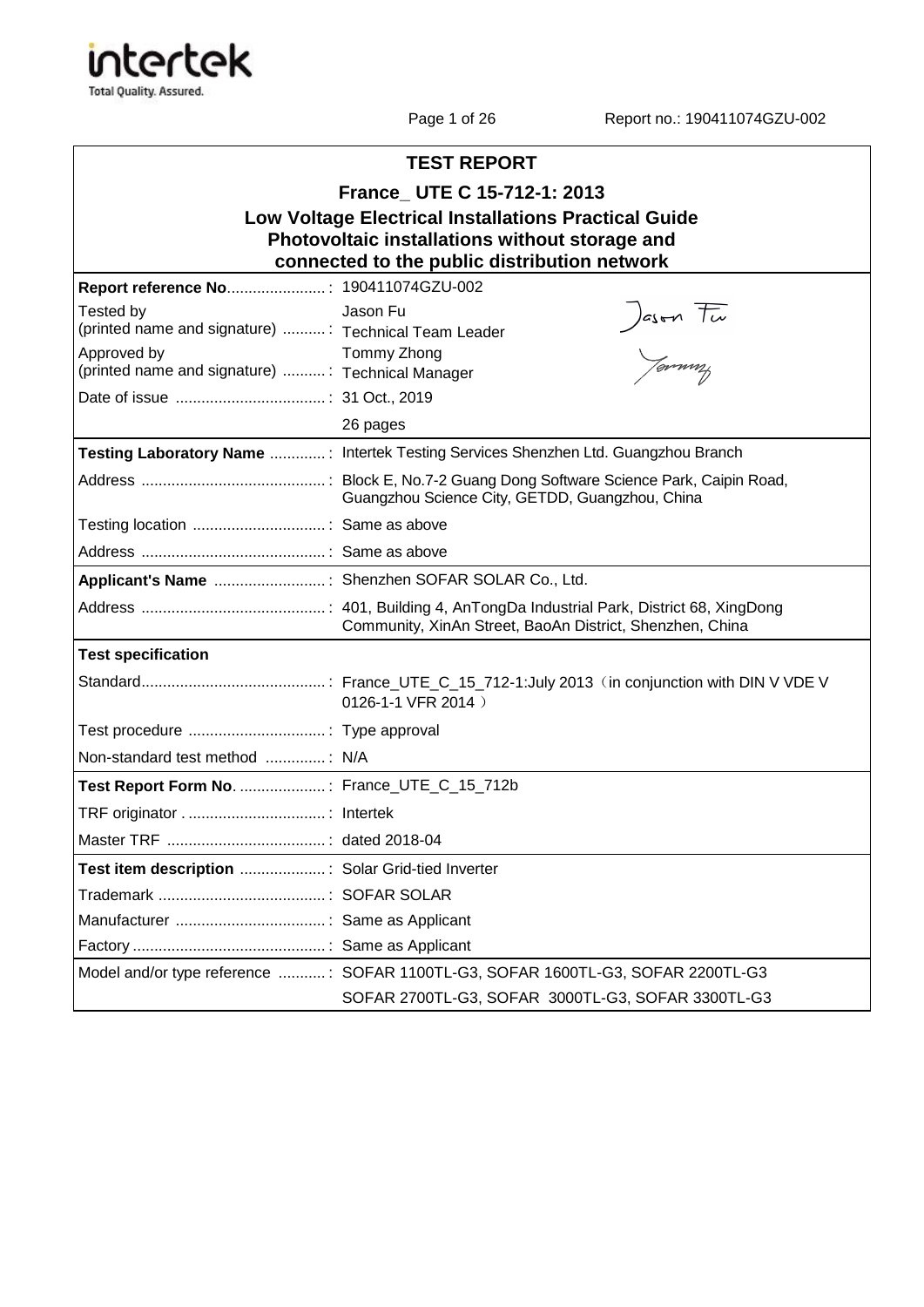

Page 2 of 26 Report no.: 190411074GZU-002

|  | Model                               | <b>SOFAR</b><br>1100TL-G3          | <b>SOFAR</b><br>1600TL-G3    | <b>SOFAR</b><br>2200TL-G3 |  |
|--|-------------------------------------|------------------------------------|------------------------------|---------------------------|--|
|  | Max.PV voltage<br>[Vdc]             |                                    | 500                          |                           |  |
|  | PV voltage range<br>[Vdc]           | 50-500                             |                              |                           |  |
|  | PV Isc [A]                          |                                    | 15                           |                           |  |
|  | Max.input current<br>[A]            | 12                                 |                              |                           |  |
|  | Max.output<br>power [W]             | 1100                               | 1600                         | 2200                      |  |
|  | Max.apparent<br>power [VA]          | 1100                               | 1600                         | 2200                      |  |
|  | Nominal output<br>voltage [Vac]     |                                    | 230                          |                           |  |
|  | Max.output<br>current [A]           | 5.3                                | 7.7                          | 10.6                      |  |
|  | Nominal output<br>Frequency         |                                    | 50Hz                         |                           |  |
|  | Power factor<br>range               |                                    | $0.8$ Leading $-0.8$ lagging |                           |  |
|  | Safety level                        | Class I                            |                              |                           |  |
|  | Ingress<br>Protection               | IP 65                              |                              |                           |  |
|  | Operation<br>Ambient<br>Temperature | $-30^{\circ}$ C - +60 $^{\circ}$ C |                              |                           |  |
|  | Model                               | <b>SOFAR</b><br>2700TL-G3          | <b>SOFAR</b><br>3000TL-G3    | <b>SOFAR</b><br>3300TL-G3 |  |
|  | Max.PV voltage<br>[Vdc]             |                                    | 550                          |                           |  |
|  | PV voltage range<br>[Vdc]           | 50-550                             |                              |                           |  |
|  | PV Isc [A]                          |                                    | 15                           |                           |  |
|  | Max.input current<br>[A]            |                                    | 12                           |                           |  |
|  | Max.output<br>power [W]             | 2700                               | 3000                         | 3300                      |  |
|  | Max.apparent<br>power [VA]          | 2700                               | 3000                         | 3300                      |  |
|  | Nominal output<br>voltage [Vac]     |                                    | 230                          |                           |  |
|  | Max.output<br>current [A]           | 13                                 | 14.5                         | 16                        |  |
|  | Nominal output<br>Frequency         |                                    | 50Hz                         |                           |  |
|  | Power factor<br>range               |                                    | 0.8Leading - 0.8 lagging     |                           |  |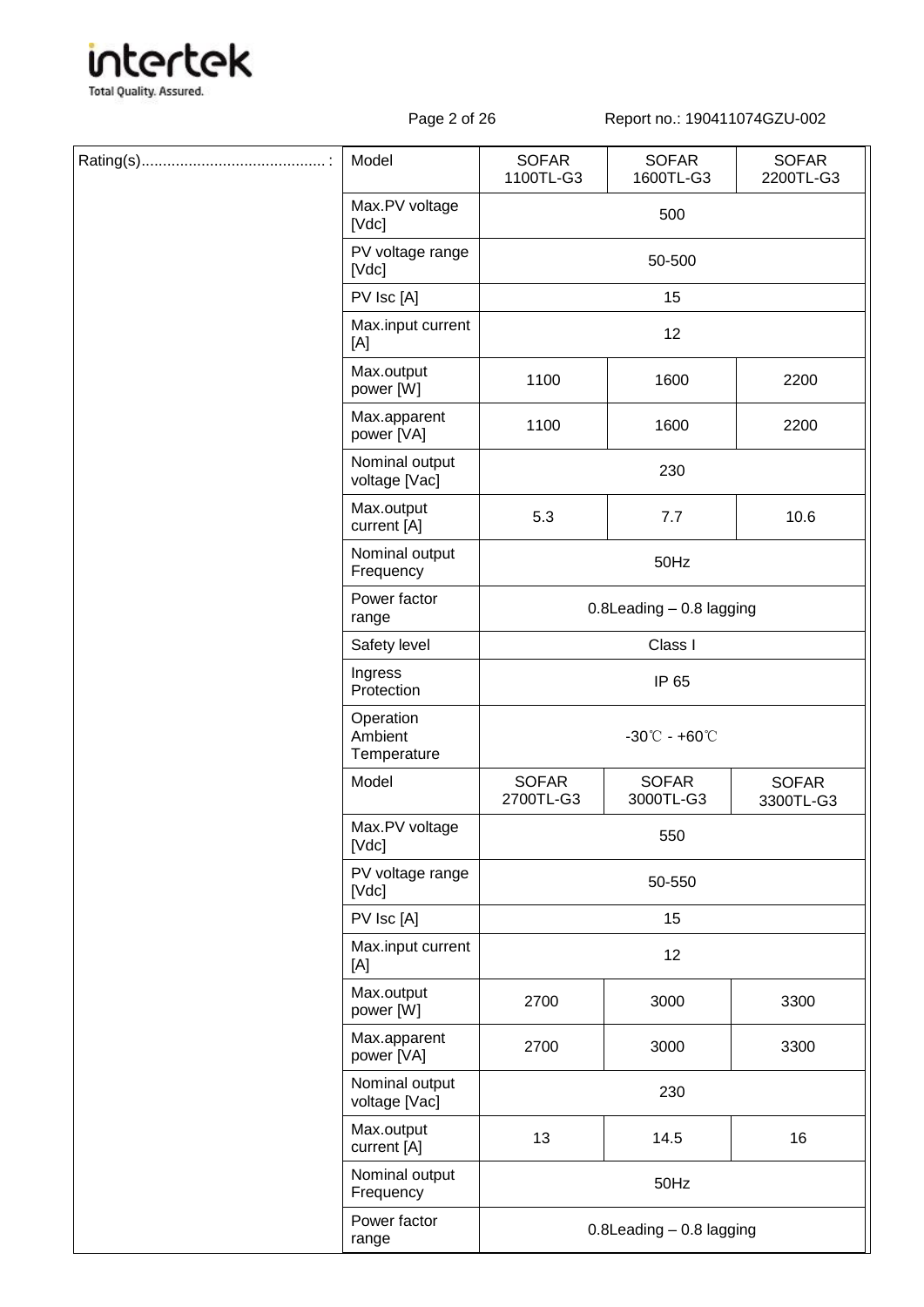

Page 3 of 26 Report no.: 190411074GZU-002

| Safety level                        | Class I                                            |
|-------------------------------------|----------------------------------------------------|
| Ingress<br>Protection               | IP 65                                              |
| Operation<br>Ambient<br>Temperature | $-25^{\circ}\mathrm{C}$ - +60 $^{\circ}\mathrm{C}$ |
| Software version                    | $V$ 1.00                                           |

### Summary of testing:

The sample(s) tested complied with the default type test requirement of France\_UTE\_C\_15\_712-1: July 2013

Copy of marking plate

**The artwork below may be only a draft. The use of certification marks on a product must be authorized by the respective NCBs that own these marks**



Solar Grid-tied Inverter

| Model No.                                                                                                                                                                                                                                                         | SOFAR 3300TL-G3         |
|-------------------------------------------------------------------------------------------------------------------------------------------------------------------------------------------------------------------------------------------------------------------|-------------------------|
| Max DC Input Voltage                                                                                                                                                                                                                                              | 550V                    |
| Operating MPPT Voltage Range 50~550V                                                                                                                                                                                                                              |                         |
| Max. Input Current                                                                                                                                                                                                                                                | $-1 - 1 - 1 - 1$<br>12A |
| Max. PV Isc                                                                                                                                                                                                                                                       | 15A                     |
| Nominal Grid Voltage                                                                                                                                                                                                                                              | L/N/PE, 230Vac          |
| Max. Output Current<br>المرتبة ساما                                                                                                                                                                                                                               | 16A                     |
| Nominal Grid Frequency                                                                                                                                                                                                                                            | 50/60Hz                 |
| Max. Output Power                                                                                                                                                                                                                                                 | 3300VA                  |
| <u>Power Factor</u> _ _ _ _ _ _ _ _                                                                                                                                                                                                                               | 1(adjustable+/-0.8)     |
| Ingress protection                                                                                                                                                                                                                                                | <b>P65</b>              |
| Operating Temperature Range -30~+60°C                                                                                                                                                                                                                             |                         |
| Topology                                                                                                                                                                                                                                                          | Non-isolated            |
| <b>Protective Class</b>                                                                                                                                                                                                                                           | Class I                 |
| Manufacturer:Shenzhen SOFARSOLAR Co., Ltd.<br>Address: 401, Building 4, AnTongDa<br>Industrial Park, District 68, Xing Dong<br>Community, XinAn Street, BaoAn<br>District, Shenzhen, China<br>VDE0126-1-1.VDE-AR-N4105.IEC61727.<br>IEC62116.UTE C15-712-1.AS4777 |                         |
|                                                                                                                                                                                                                                                                   |                         |

### **Note:**

- 1. The above markings are the minimum requirements required by the safety standard. For the final production samples, the additional markings which do not give rise to misunderstanding may be added.
- 2. Label is attached on the side surface of enclosure and visible after installation.
- 3. Other labels are identical to above, except the model name and ratings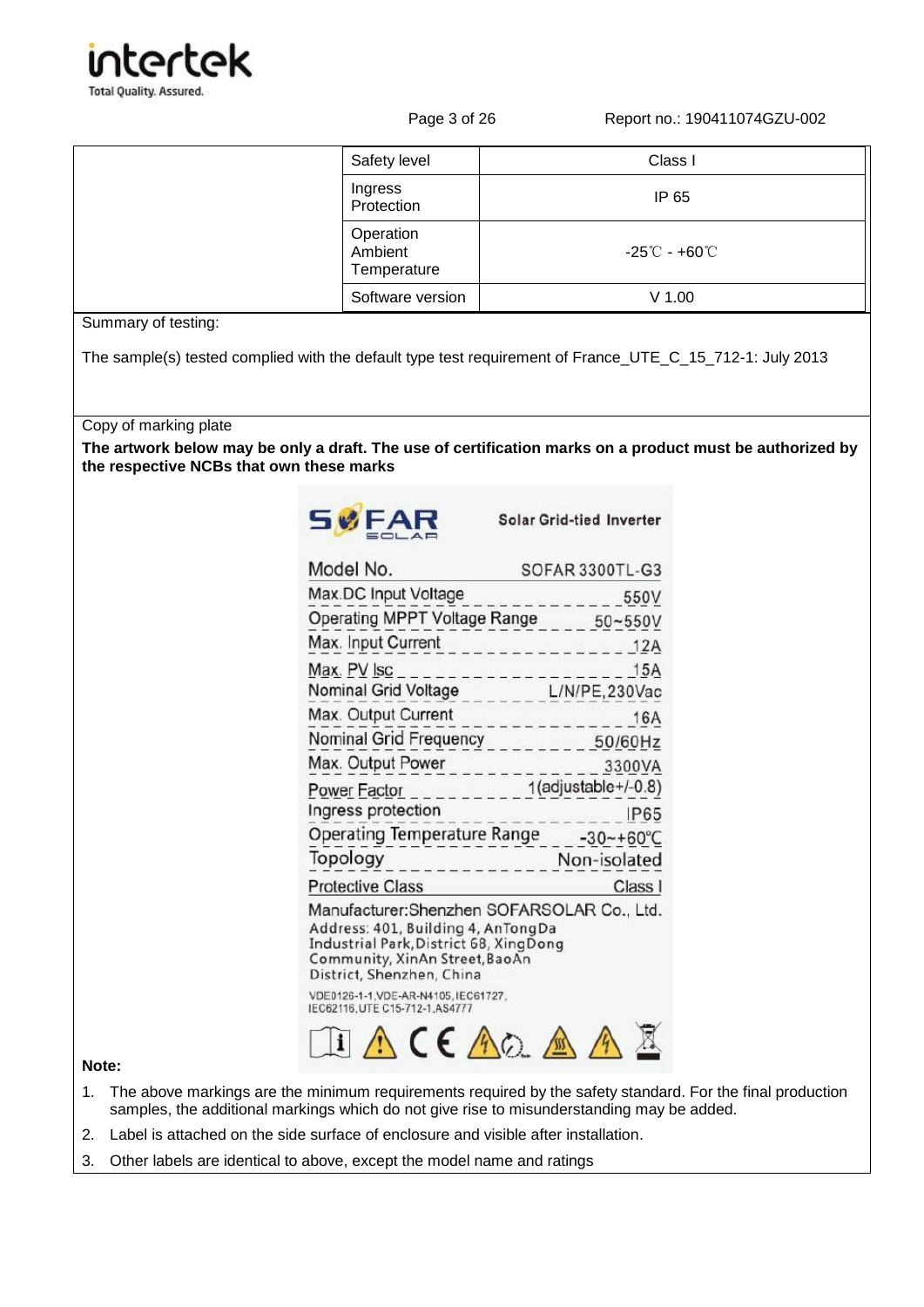

| <b>Test case verdicts</b>                          |                            |
|----------------------------------------------------|----------------------------|
| Test case does not apply to the test object .: N/A |                            |
| Test item does meet the requirement                | P(ass)                     |
| Test item does not meet the requirement :          | F(ai)                      |
| <b>Testing</b>                                     |                            |
|                                                    | 08 Oct 2019                |
|                                                    | 08 Oct 2019 to 30 Oct 2019 |
|                                                    |                            |

General remarks

The test results presented in this report relate only to the object tested.

This report shall not be reproduced, except in full, without the written approval of the Issuing testing laboratory.

"(See Enclosure #)" refers to additional information appended to the report.

"(See appended table)" refers to a table appended to the report.

Throughout this report a point is used as the decimal separator.

When determining the test conclusion, the Measurement Uncertainty of test has been considered.

This report is for the exclusive use of Intertek's Client and is provided pursuant to the agreement between Intertek and its Client. Intertek's responsibility and liability are limited to the terms and conditions of the agreement. Intertek assumes no liability to any party, other than to the Client in accordance with the agreement, for any loss, expense or damage occasioned by the use of this report. Only the Client is authorized to permit copying or distribution of this report and then only in its entirety. Any use of the Intertek name or one of its marks for the sale or advertisement of the tested material, product or service must first be approved in writing by Intertek. The observations and test results in this report are relevant only to the sample tested. This report by itself does not imply that the material, product, or service is or has ever been under an Intertek certification program.

The test report only allows to be revised only within the report defined retention period unless standard or regulation was withdrawn or invalid.

This report should be used together with report No. 190411074GZU-002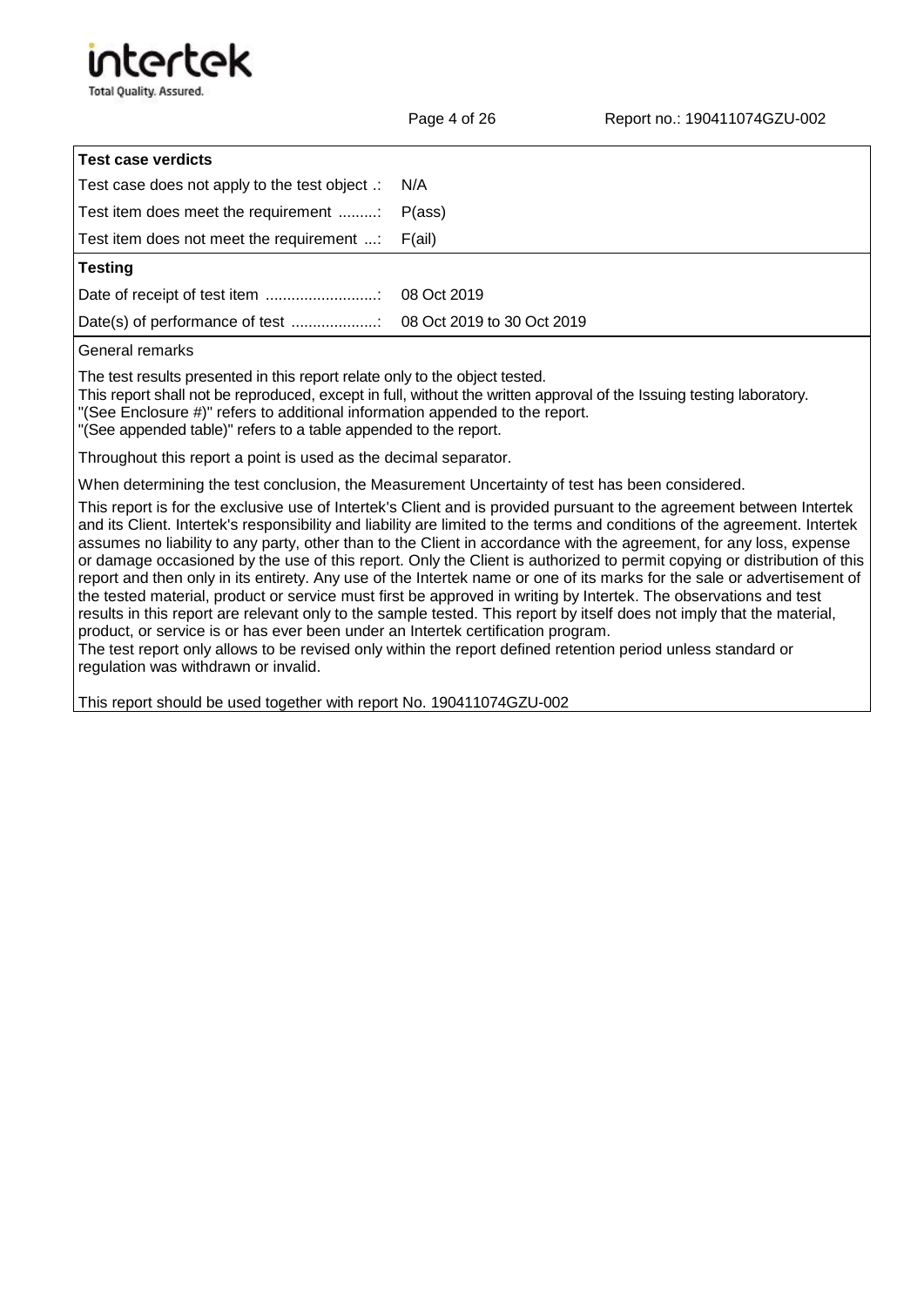Page 5 of 26 Report no.: 190411074GZU-002

The unit is a single-phase PV Grid inverter, it can convert the high PV voltage to Grid voltage and feed into Grid network.

The external circuit breakers or fuses for PV array and Grid connection are required which are stated in the installation manual.

The unit is providing EMC filtering at the PV side and AC side. It does not provide galvanic separation from PV side to Grid.

The unit has two controllers. The master controller A monitor the invert statue; measure the PV voltage and current, bus voltage, AC voltage, current, GFCI and frequency, also communicate with the slave controller B

The slave controller B monitor AC voltage, current, frequency , GFCI and communicate with the master controller A The relays are designed to redundant structure that controlled by separately.

The master controller and slave controller are used together to control relay open or close, if the single fault on one controller, the other controller can be capable to open the relay, so that still providing safety means.

The topology diagram as following:



### **Model differences:**

The models of SOFAR 1100TL-G3, SOFAR 1600TL-G3, SOFAR 2200TL-G3, SOFAR 2700TL-G3,

SOFAR 3000TL-G3 and SOFAR 3300TL-G3 are identical on topological schematic circuit diagram and control solution codes. The difference between each other as following table:

| Model                     | <b>SOFAR 1100</b><br>TL-G3 | <b>SOFAR 1600</b><br>TL-G3 | <b>SOFAR 2200</b><br>TL-G3 | <b>SOFAR 2700</b><br>TL-G3 | <b>SOFAR 3000</b><br>TL-G3 | <b>SOFAR 3300</b><br>TL-G3 |
|---------------------------|----------------------------|----------------------------|----------------------------|----------------------------|----------------------------|----------------------------|
| Heatsink size             |                            | 253*253.3*26.5mm           |                            | 271*253.3*40mm             |                            |                            |
| Inverter<br>inductance    |                            | $0.99mH * 2pcs$            |                            |                            | 0.676mH * 2 pcs            |                            |
| <b>Bus</b><br>capacitance | 470uF /500V* 2 pcs         |                            |                            | 470uF/550V * 3 pcs         |                            |                            |
| Size                      |                            | 303*260.5*118              |                            |                            | 321*260.5*131.5            |                            |

Other than special notes, typical model SOFAR 3300TL-G3 used as representative for testing in this report. **Factory information:**

Dongguan SOFAR SOLAR Co., Ltd

1F-6F, Building E, No.1 JinQi Road, Bihu Industrial Park, Wulian Village, Fenggang Town, Dongguan City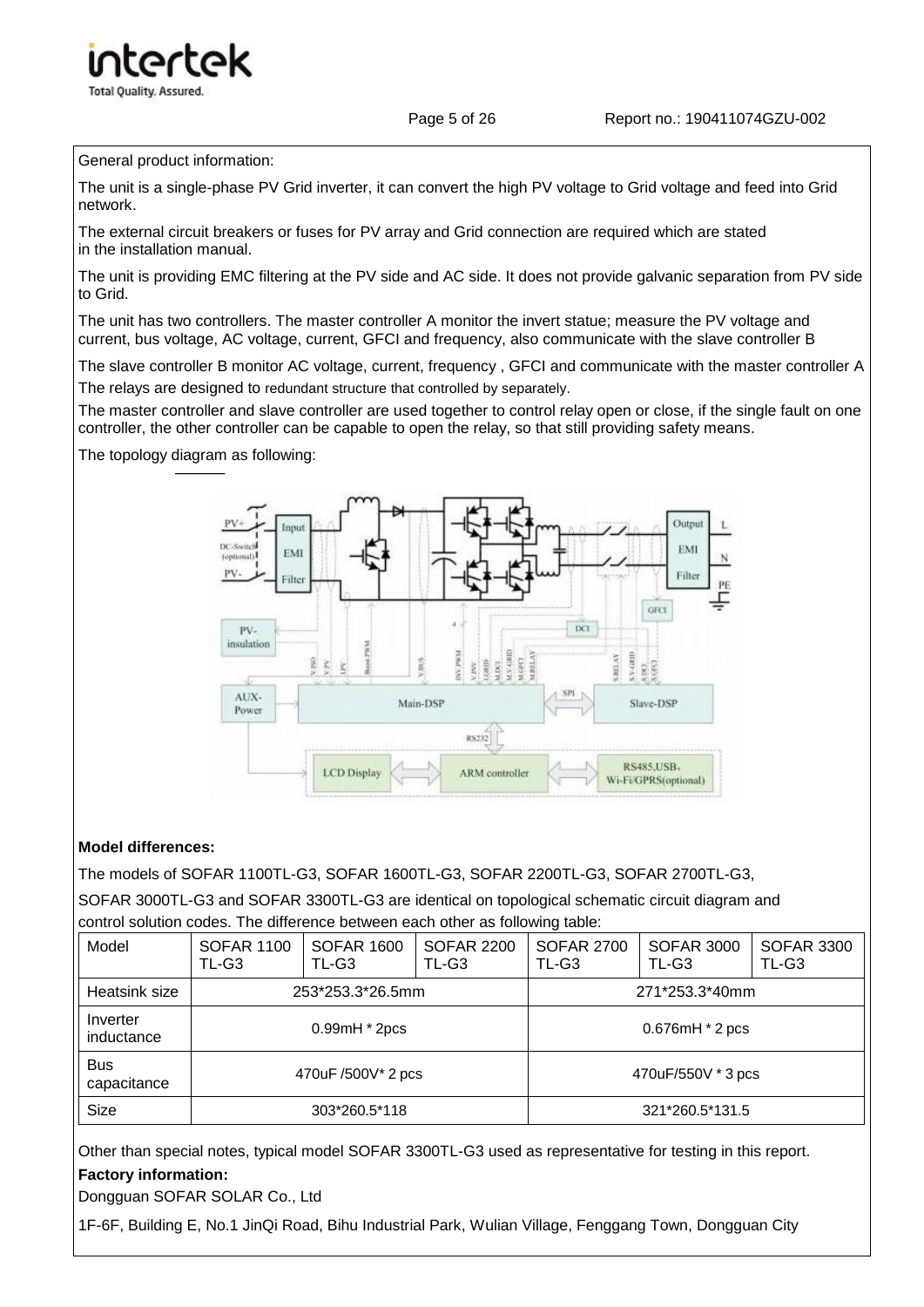**intertek** Total Quality. Assured.

Page 6 of 26 Report no.: 190411074GZU-002 **UTE C 15-712-1** Cl. Requirement - Test Result Result Result Result Result Result Result Result Result Result Result Result Result Result Result Result Result Result Result Result Result Result Result Result Result Result Result Result Res

| 5                       | <b>Description of PV installations</b><br>(informative)                                                                                                                                                                                                                            |                                                |     |
|-------------------------|------------------------------------------------------------------------------------------------------------------------------------------------------------------------------------------------------------------------------------------------------------------------------------|------------------------------------------------|-----|
| 6                       | <b>Earthing of the installation</b>                                                                                                                                                                                                                                                | Shall be considered in the end<br>installation | N/A |
| 6.1                     | Diagrams of the earth connections of the<br>alternating current part<br>The earthing system has been produced in<br>accordance with the requirements of NF C 15-<br>100<br>When the PV installation is connected to the public<br>low-voltage distribution network in general, the | Shall be considered in the end<br>installation | N/A |
|                         | earthing system is of the TT type for which the<br>neutral conductor of the installations connected to<br>the network must not be earthed.                                                                                                                                         |                                                |     |
|                         | When the PV installation is connected to the public<br>MV distribution network via a HV / LV transformer,<br>the earthing scheme is TN or IT type.                                                                                                                                 |                                                |     |
| 6.2                     | Functional grounding of a polarity of the direct<br>current section                                                                                                                                                                                                                | Shall be considered in the end<br>installation | N/A |
|                         | In a PV installation, the indirect contact protection<br>provisions do not use the principle of earth<br>connection schemes. The direct current portion is<br>made according to the rules of class II or equivalent<br>insulation                                                  |                                                |     |
| 6.3                     | Earthing of conductive masses and elements                                                                                                                                                                                                                                         | Shall be considered in the end<br>installation | N/A |
| 6.3.1                   | <b>Direct current part</b><br>To minimise the effects of induced overvoltages,<br>the metal structures of the modules and the metal<br>support structures (including the metal cable runs)<br>must be connected to equipotential bonding,                                          | Shall be considered in the end<br>installation | N/A |
|                         | which in turn is connected to the earth.                                                                                                                                                                                                                                           |                                                |     |
| 6.3.2                   | <b>Alternating current part</b><br>All chassis on the a.c. side must be connected to<br>the earth via a protective conductor that meets the<br>requirements of paragraph 411.3.1.2 and section 5-<br>54 of N F C 15-100.                                                           | Shall be considered in the end<br>installation | N/A |
|                         | If a transformer is installed outside the inverter<br>(low voltage/low voltage or high voltage/low<br>voltage transformer), equipotential bonding is<br>required between these items of equipment.                                                                                 |                                                |     |
| 6.3.3                   | <b>Inverter</b>                                                                                                                                                                                                                                                                    | Shall be considered in the end                 | N/A |
|                         | The inverter body must be connected to the                                                                                                                                                                                                                                         | installation                                   |     |
|                         | equipotential bonding via a conductor with a<br>minimum cross-section of 6mm <sup>2</sup> Cu or equivalent<br>and to the protective conductor of the a.c. part.                                                                                                                    |                                                |     |
| $\overline{\mathbf{7}}$ | <b>Protection against electric shock</b>                                                                                                                                                                                                                                           | Shall be considered in the end<br>installation | N/A |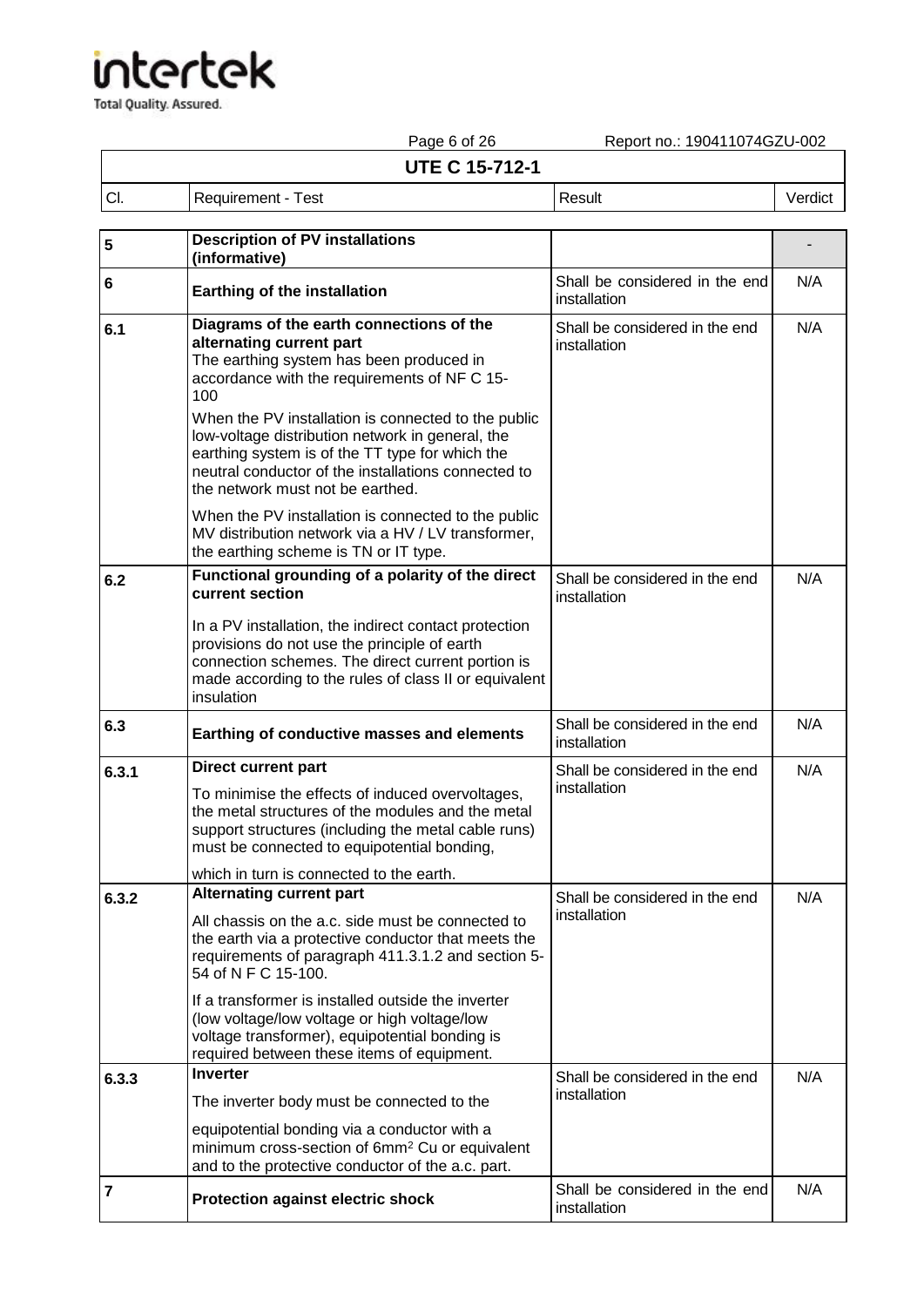Total Quality. Assured.

Report no.: 190411074GZU-002

┑

## Page 7 of 26<br>**UTE C 15-712-1**

| .<br><b>UTE C 15-712-1</b> |                    |        |         |
|----------------------------|--------------------|--------|---------|
| CI.                        | Requirement - Test | Result | √erdict |

| 7.1   | General                                                                                                                                                                                                                                                                                                                                                                                                                                  | Shall be considered in the end                 | N/A |
|-------|------------------------------------------------------------------------------------------------------------------------------------------------------------------------------------------------------------------------------------------------------------------------------------------------------------------------------------------------------------------------------------------------------------------------------------------|------------------------------------------------|-----|
|       | The PV equipment of the DC section must be<br>considered live even if the AC section is<br>disconnected.                                                                                                                                                                                                                                                                                                                                 | installation                                   |     |
|       | The DC voltage to be considered is the $U_{\text{ocmax}}$<br>voltage of the installation.                                                                                                                                                                                                                                                                                                                                                |                                                |     |
| 7.2   | Protection measure by TBTS or PELV on part<br>d.c.                                                                                                                                                                                                                                                                                                                                                                                       | Shall be considered in the end<br>installation | N/A |
|       | The requirements of SELV or PELV are described<br>in article 414 of NF C 15-100 and are specified<br>below:                                                                                                                                                                                                                                                                                                                              |                                                |     |
|       | - the a.c. portion of the installation is separated by a<br>safety transformer conforming to standard NF EN<br>61558-2-6 or a safety converter in accordance with<br>standard NF EN 61046, in accordance with 414.3 of<br>NF C 15-100. The safety transformer or safety<br>converter may be integrated in or near the inverter<br>if the connection between the two devices is made<br>with Class II equipment or equivalent insulation. |                                                |     |
|       | - in PELV, a polarity of the part d.c. is connected to<br>the earth.                                                                                                                                                                                                                                                                                                                                                                     |                                                |     |
|       | - SELV is forbidden if part d.c. has a functional<br>ground of one polarity                                                                                                                                                                                                                                                                                                                                                              |                                                |     |
|       | In cases where protection by SELV or PELV is<br>prohibited, the general protection measures apply<br>(double or reinforced insulation).                                                                                                                                                                                                                                                                                                  |                                                |     |
| 7.3   | <b>Protection against direct contact</b>                                                                                                                                                                                                                                                                                                                                                                                                 |                                                | N/A |
| 7.3.1 | <b>General case</b>                                                                                                                                                                                                                                                                                                                                                                                                                      |                                                | N/A |
|       | All connection points necessary for the realization<br>of a PV chain whose Uocmax voltage is greater<br>than 60 V, must be provided by connectors<br>including at its ends.                                                                                                                                                                                                                                                              |                                                |     |
|       | These connectors must comply with standard NF<br>EN 50521.                                                                                                                                                                                                                                                                                                                                                                               |                                                |     |
| 7.3.2 | <b>Case of installation in LV</b>                                                                                                                                                                                                                                                                                                                                                                                                        | Shall be considered in the end                 | N/A |
|       | Electrical equipment must be protected by isolation<br>of the live parts or enclosure.                                                                                                                                                                                                                                                                                                                                                   | installation                                   |     |
|       | Cabinets or boxes containing accessible active<br>parts must be capable of being closed either by<br>means of a key or by means of a tool unless they<br>are situated in a room where only knowledgeable or<br>qualified persons may have access.                                                                                                                                                                                        |                                                |     |
|       | Where cabinets or cabinets are not located in a<br>room where only knowledgeable or qualified<br>persons may have access, protection against direct<br>contact shall be provided when an access door is<br>opened using equipment which has been<br>constructed or installation, at least the degree of                                                                                                                                  |                                                |     |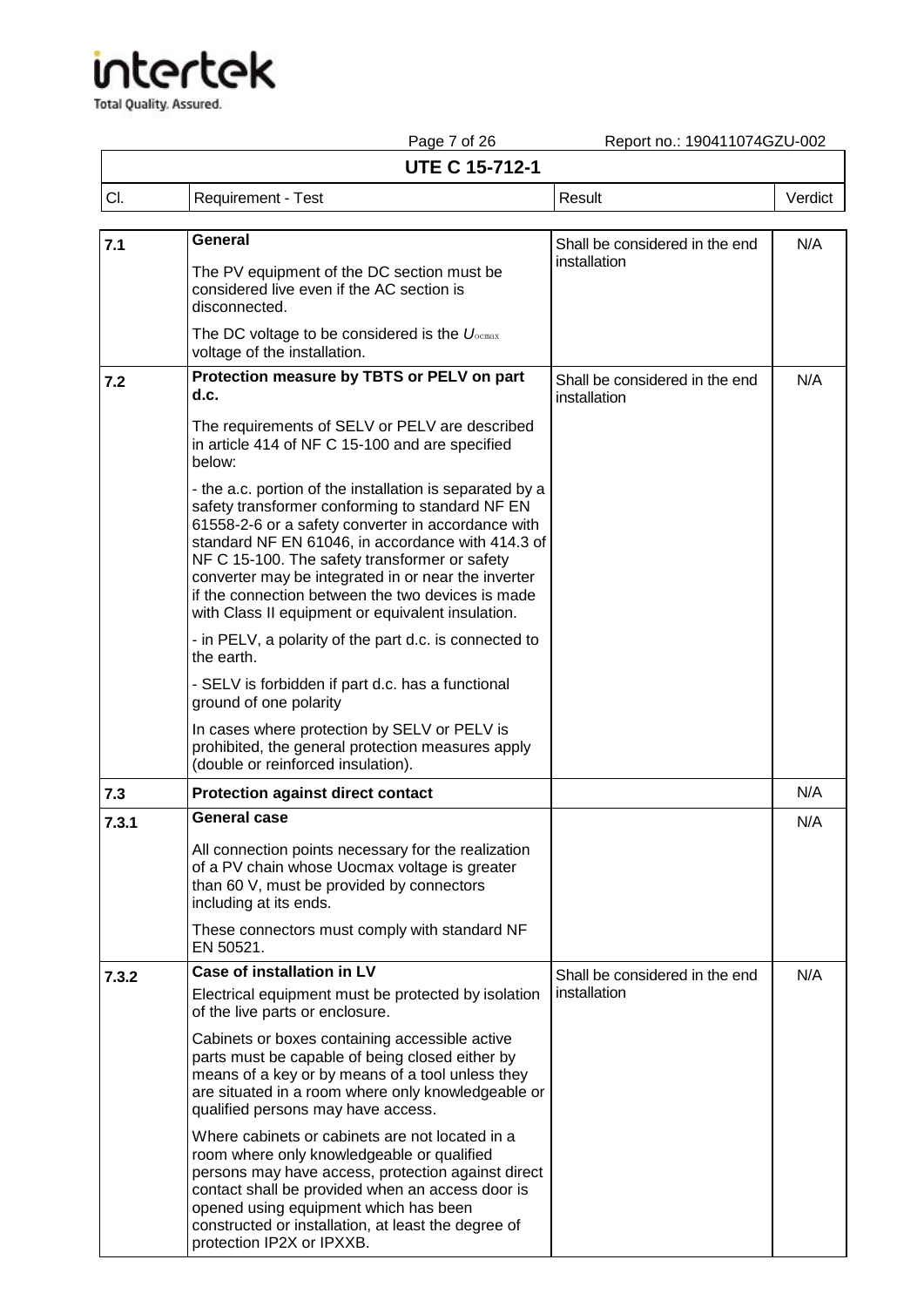|         | Page 8 of 26                                                                                                                                                                                                                                                                                          | Report no.: 190411074GZU-002                   |         |
|---------|-------------------------------------------------------------------------------------------------------------------------------------------------------------------------------------------------------------------------------------------------------------------------------------------------------|------------------------------------------------|---------|
|         | <b>UTE C 15-712-1</b>                                                                                                                                                                                                                                                                                 |                                                |         |
| CI.     | <b>Requirement - Test</b>                                                                                                                                                                                                                                                                             | Result                                         | Verdict |
| 7.3.3   | Case of installation in SELV and PELV                                                                                                                                                                                                                                                                 | Shall be considered in the end<br>installation | N/A     |
|         | When the nominal voltage of the SELV circuit is<br>less than or equal to 25 V RMS or 60 V DC smooth,<br>protection against direct contact by insulation of the<br>live parts or enclosure is not necessary.                                                                                           |                                                |         |
|         | When the nominal voltage of the PELV circuit is<br>less than or equal to 12 V rms AC or 30 V smooth<br>direct current, the protection against direct contact<br>by isolation of the live parts or enclosure is not<br>necessary.                                                                      |                                                |         |
| 7.4     | <b>Protection against indirect contacts</b>                                                                                                                                                                                                                                                           | Shall be considered in the end<br>installation | N/A     |
| 7.4.1   | General                                                                                                                                                                                                                                                                                               | Shall be considered in the end                 | N/A     |
|         | The rules for protection against indirect contact are<br>those set out in part 4-41 of NF C 15-100.                                                                                                                                                                                                   | installation                                   |         |
|         | The circuits referred to in 411.3.3 of NF C 15-100<br>and in particular the circuits of living quarters must<br>be protected by a differential device of sensitivity<br>less than or equal to 30 mA.                                                                                                  |                                                |         |
|         | This part attempts to describe the different modes<br>of protection of people against indirect contact in a<br>photovoltaic installation according to the provisions<br>implemented listed d.c. and the presence or<br>absence of a galvanic transformer isolation<br>between the parts d.c. and a.c. |                                                |         |
| 7.4.2   | <b>Continuous current part</b>                                                                                                                                                                                                                                                                        | Shall be considered in the end<br>installation | N/A     |
| 7.4.2.1 | General<br>For the direct current part (PV modules, junction<br>boxes, chain cables, group cables, enclosures or<br>grouping cabinets ), the protection against indirect<br>contacts must be achieved by at least one of the<br>following measures:                                                   | Shall be considered in the end<br>installation | N/A     |
|         | • protection by SELV or PELV;                                                                                                                                                                                                                                                                         |                                                |         |
|         | • protection by double or reinforced insulation.<br>However, in the case of installation of<br>cabinets in a room or electrical service area<br>with access reserved for qualified<br>personnel, this cabinet may be class I.                                                                         |                                                |         |
| 7.4.2.2 | Protection by double or reinforced insulation                                                                                                                                                                                                                                                         | Shall be considered in the end                 | N/A     |
|         | The prescriptions of article 412 of NF C 15-100<br>must be applied.                                                                                                                                                                                                                                   | installation                                   |         |
|         | The protection against direct contact is provided by<br>a main insulation and the protection against indirect<br>contacts is provided by additional insulation, or                                                                                                                                    |                                                |         |
|         | Protection against direct and indirect contacts is<br>ensured by reinforced insulation between live parts<br>and accessible parts.                                                                                                                                                                    |                                                |         |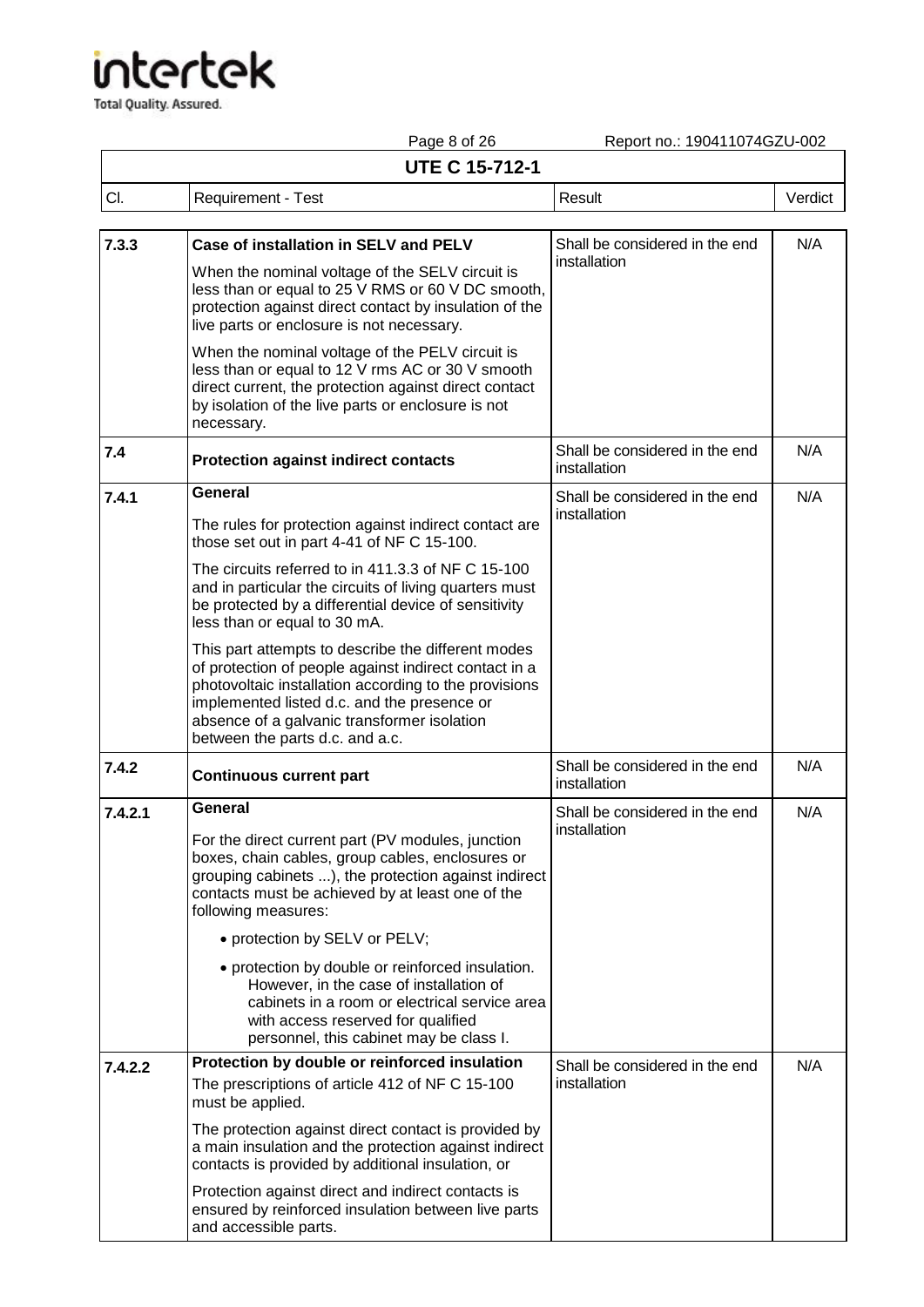**Total Quality. Assured.** 

Page 9 of 26 Report no.: 190411074GZU-002

|       | i aye o vi zu<br><b>UTE C 15-712-1</b>                                                                                                                                                                                                                                                                             | Neport No. 1904 LTD POZO-002                   |         |
|-------|--------------------------------------------------------------------------------------------------------------------------------------------------------------------------------------------------------------------------------------------------------------------------------------------------------------------|------------------------------------------------|---------|
|       |                                                                                                                                                                                                                                                                                                                    |                                                |         |
| CI.   | Requirement - Test                                                                                                                                                                                                                                                                                                 | Result                                         | Verdict |
| 7.4.3 | <b>Alternating current part</b><br>Protection against indirect contact is provided by<br>double or reinforced insulation or by automatic<br>power failure, according to one of the following<br>measures:                                                                                                          | Shall be considered in the end<br>installation | N/A     |
|       | • in TT scheme by breaking at the first fault;                                                                                                                                                                                                                                                                     |                                                |         |
|       | • in TN diagram by breaking at the first fault;                                                                                                                                                                                                                                                                    |                                                |         |
|       | • in IT scheme by breaking the second fault.                                                                                                                                                                                                                                                                       |                                                |         |
|       | Table 2 below summarizes the different<br>combinations according to the earth connection<br>diagrams on the a.c. side and on the functional<br>earthing or not on the d.c                                                                                                                                          |                                                |         |
| 8     | <b>Overcurrent protection</b>                                                                                                                                                                                                                                                                                      | Shall be considered in the end<br>installation | N/A     |
| 8.1   | <b>Direct current part</b>                                                                                                                                                                                                                                                                                         |                                                | N/A     |
| 8.1.1 | <b>General</b>                                                                                                                                                                                                                                                                                                     |                                                | N/A     |
|       | Figure 7 below summarizes the operations involved<br>in selecting the overcurrent protection devices in<br>part d.c. and size the cables of this part.                                                                                                                                                             |                                                |         |
| 8.1.2 | <b>Protection of PV modules</b>                                                                                                                                                                                                                                                                                    |                                                | N/A     |
|       | In an installation with several PV module chains in<br>parallel, the modules must be protected against the<br>effect of reverse currents that may be generated in<br>the chains in the event of a fault.                                                                                                           |                                                |         |
|       | If the PV generator consists of a single chain, the<br>reverse fault current does not exist, and no<br>overcurrent protection is required.                                                                                                                                                                         |                                                |         |
|       | If the PV generator consists of two parallel chains,<br>the maximum reverse current that can circulating in<br>the faulty chain can be worth up to Iscmax. The<br>modules of the faulty chain are always able to<br>withstand this reverse current and no protection of<br>the chains overcurrent is not required. |                                                |         |
|       | If the PV generator consists of Nc parallel strings<br>(Nc>2), the maximum reverse current which can<br>circulate in the faulty chain can be worth up to (Nc-<br>1) Iscmax A device of overcurrent protection is<br>required only if the number of channels.                                                       |                                                |         |
| 8.1.3 | Protection of PV chain cables<br>The dimensioning of the PV chain cables takes into<br>account the choice of the PV module protection<br>device adopted in 8.1.2.<br>The dimensioning of the PV chain cables is done<br>using Table 6.                                                                             |                                                | N/A     |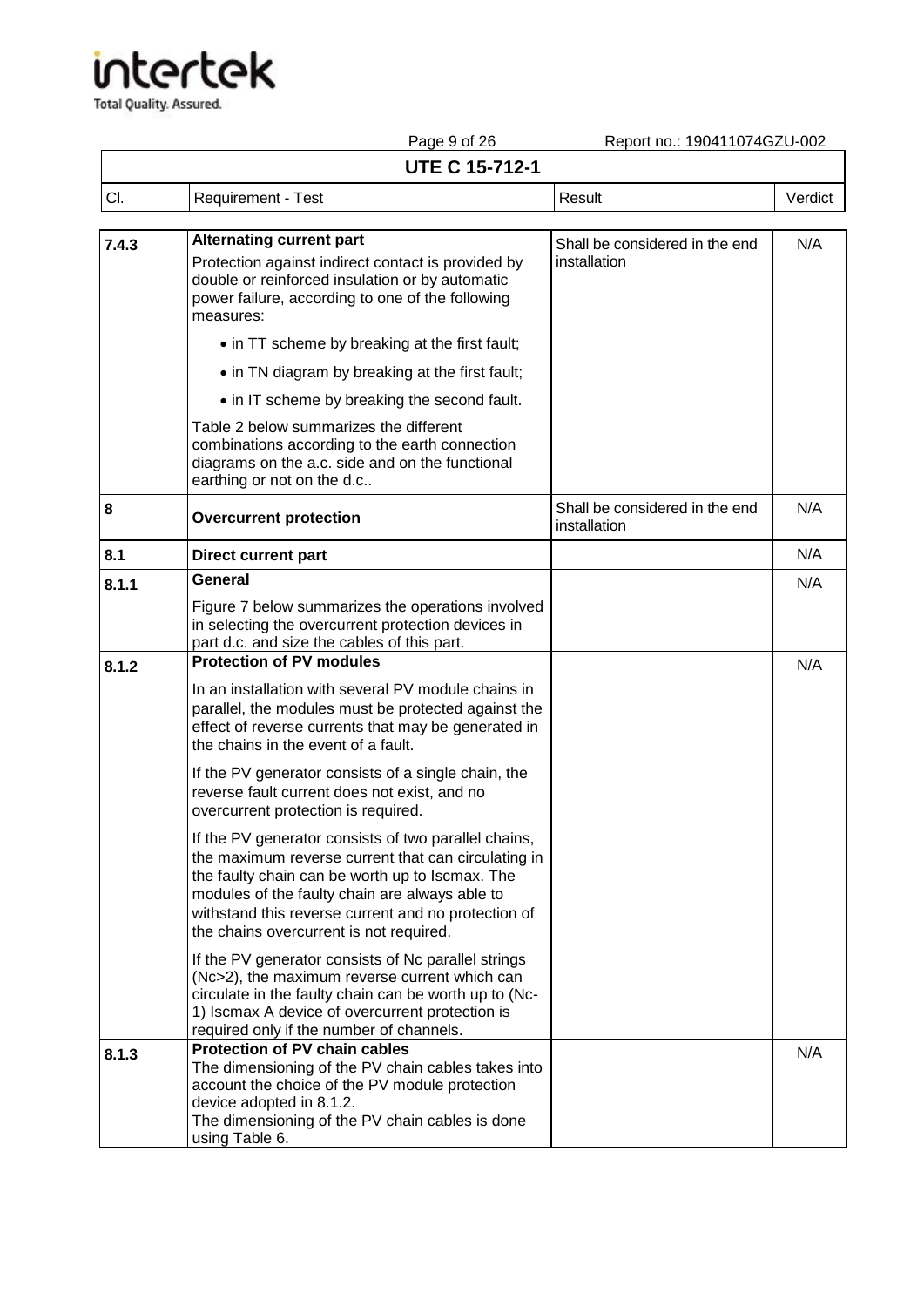|       | Page 10 of 26                                                                                                                                                                                                                                                                                                                                                                                                                                                                                                                                                                                                      | Report no.: 190411074GZU-002 |         |
|-------|--------------------------------------------------------------------------------------------------------------------------------------------------------------------------------------------------------------------------------------------------------------------------------------------------------------------------------------------------------------------------------------------------------------------------------------------------------------------------------------------------------------------------------------------------------------------------------------------------------------------|------------------------------|---------|
|       | <b>UTE C 15-712-1</b>                                                                                                                                                                                                                                                                                                                                                                                                                                                                                                                                                                                              |                              |         |
| CI.   | <b>Requirement - Test</b>                                                                                                                                                                                                                                                                                                                                                                                                                                                                                                                                                                                          | Result                       | Verdict |
| 8.1.4 | PV array cable protection<br>In an installation with several PV groups in parallel,<br>the group cables must be protected against the<br>effect of reverse currents due to a short circuit in a<br>group.<br>If the PV generator consists of two groups in<br>parallel, the maximum reverse current flowing in the<br>cable of the faulty group can be up to<br>Iscmax_GROUP.<br>If the PV generator consists of Na groups in parallel<br>(Na> 2), the maximum reverse current flowing in<br>the cable of the faulty group can be up to (Na-1)<br>Iscmax GROUP.<br>A protection device for PV group cables against |                              | N/A     |
|       | overcurrent is only required if their permissible<br>current is less than the maximum reverse group<br>current.<br>The dimensions of the protection devices and the<br>PV group cables are determined using Table 7.                                                                                                                                                                                                                                                                                                                                                                                               |                              |         |
| 8.1.5 | <b>Protection of main PV cable</b><br>The main cable of a PV generator must be<br>dimensioned with a current Iz greater than or equal<br>to Iscmax_GEN.<br>NOTE Calculation of Iscmax_GEN = Nc Iscmax<br>The choice of the admissible current Iz of the main<br>cable PV must take into account the various<br>correction factors defined in part 5-52 of NF C 15-<br>100.                                                                                                                                                                                                                                         |                              | N/A     |
| 8.1.6 | <b>Characteristics of overcurrent protection</b><br>devices<br>The overcurrent protection devices must be either<br>fuses compliant with standard NF EN 60269-1 or<br>circuit-breakers compliant with standard NF EN<br>60947-2. These devices must be implemented for<br>both polarities, regardless of the configuration of<br>the installation.                                                                                                                                                                                                                                                                 |                              | N/A     |
| 8.2   | <b>Alternating current part</b>                                                                                                                                                                                                                                                                                                                                                                                                                                                                                                                                                                                    |                              | N/A     |
| 8.2.1 | <b>General points</b><br>In the case of an installation connected to the<br>network via a branch line with limited power, the<br>minimum cross-section of the conductors<br>connected to the terminals downstream of the<br>general isolating and protection device is 10 mm <sup>2</sup><br>Cu.                                                                                                                                                                                                                                                                                                                   |                              | N/A     |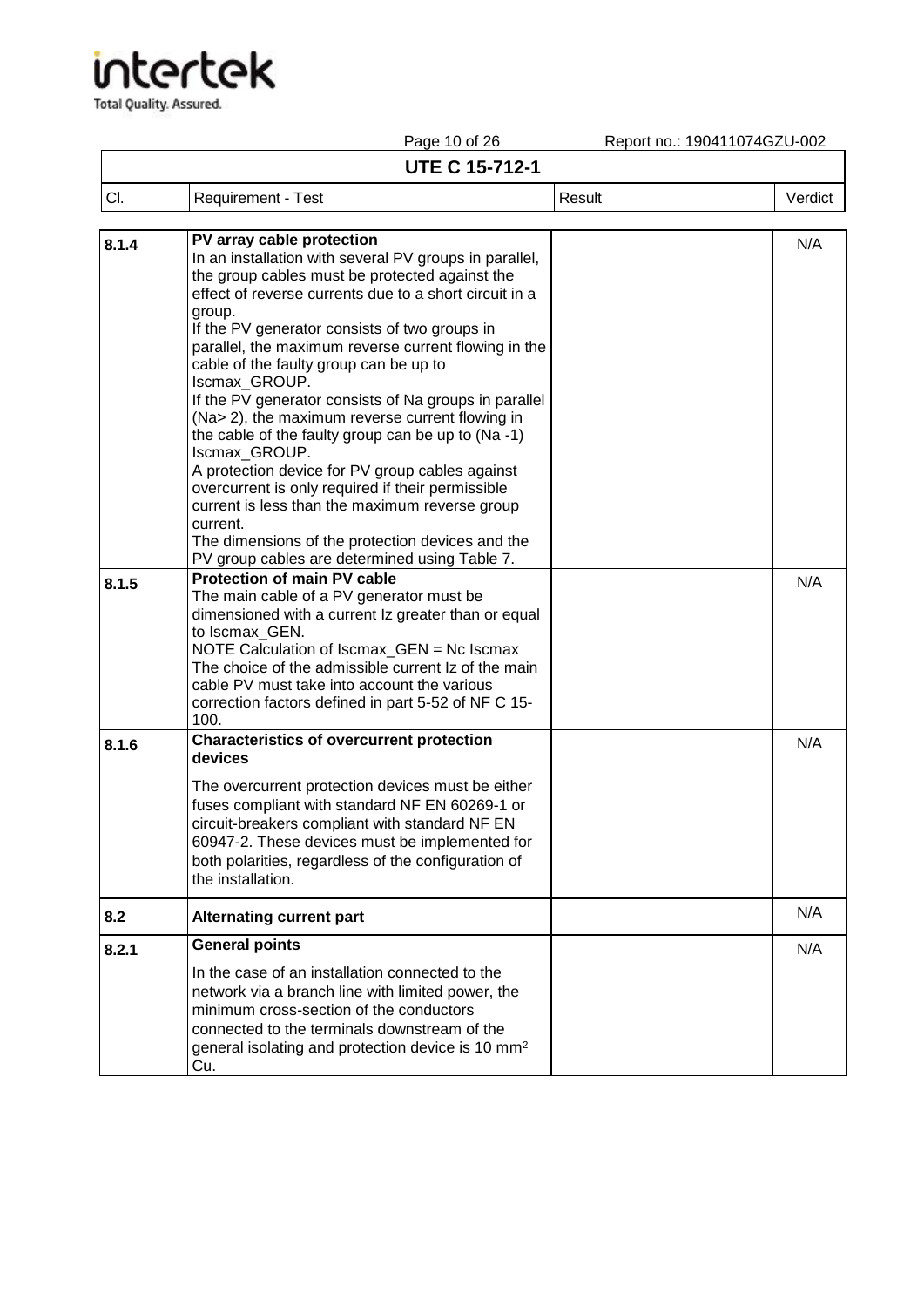Total Quality. Assured.

Page 11 of 26 Report no.: 190411074GZU-002

### **UTE C 15-712-1**

| CI.   | Requirement - Test                                                                                                                                                                                                                                                                                                                                                                                                                                                                                                                                                                                                                                                                                                                                                                                                                                                                                                                                                                                                        | Result                                         | Verdict |
|-------|---------------------------------------------------------------------------------------------------------------------------------------------------------------------------------------------------------------------------------------------------------------------------------------------------------------------------------------------------------------------------------------------------------------------------------------------------------------------------------------------------------------------------------------------------------------------------------------------------------------------------------------------------------------------------------------------------------------------------------------------------------------------------------------------------------------------------------------------------------------------------------------------------------------------------------------------------------------------------------------------------------------------------|------------------------------------------------|---------|
| 8.2.2 | <b>Overload protection</b>                                                                                                                                                                                                                                                                                                                                                                                                                                                                                                                                                                                                                                                                                                                                                                                                                                                                                                                                                                                                | Shall be considered in the end                 | N/A     |
|       | Alternating current circuits are protected against<br>surges in accordance with the requirements of<br>article 433 of standard NF C 15-100.                                                                                                                                                                                                                                                                                                                                                                                                                                                                                                                                                                                                                                                                                                                                                                                                                                                                               | installation                                   |         |
|       | For each inverter, the operating current to be taken<br>into account is the maximum current given by the<br>inverter manufacturer or 1.1 times its rated current.<br>The rated current of the switchgear to which the PV<br>system is connected must take into account the<br>operating current of the inverter.<br>The choice of the rating of the protection device<br>must take into account special constraints such as,<br>for example, side-by-side mounting of equipment<br>used simultaneously at their nominal current and /<br>or high ambient temperature.                                                                                                                                                                                                                                                                                                                                                                                                                                                     |                                                |         |
| 8.2.3 | <b>Short-circuit protection</b><br>In the event of a short circuit in an inverter or its<br>pipe, the inverter is considered as the load and the<br>public grid as the source.<br>The breaking capacity of the protective devices of<br>the network-connected installations is determined<br>taking into account the maximum short-circuit<br>currents likely to appear from the network.<br>In the case of a limited power connection, given the<br>upstream protection (presence of fuses AD), a<br>breaking capacity of 3 kA is sufficient for the short<br>circuit protection devices downstream of the<br>delivery point.<br>In the case of an inverter / transformer assembly,<br>for the installation part located between the inverter<br>and its LV / LV or HV / LV transformer located in<br>the vicinity, it is not necessary to provide a<br>protection device against short circuits between the<br>transformer and the inverter when this protection<br>function is provided by the transformer protection. | Shall be considered in the end<br>installation | N/A     |
| 8.3   | <b>Protection of auxiliary circuits</b>                                                                                                                                                                                                                                                                                                                                                                                                                                                                                                                                                                                                                                                                                                                                                                                                                                                                                                                                                                                   |                                                | N/A     |
|       | All auxiliary circuits powered by a voltage source<br>(voltage measurement, control, signaling, etc.)<br>must be protected against short circuits.                                                                                                                                                                                                                                                                                                                                                                                                                                                                                                                                                                                                                                                                                                                                                                                                                                                                        |                                                |         |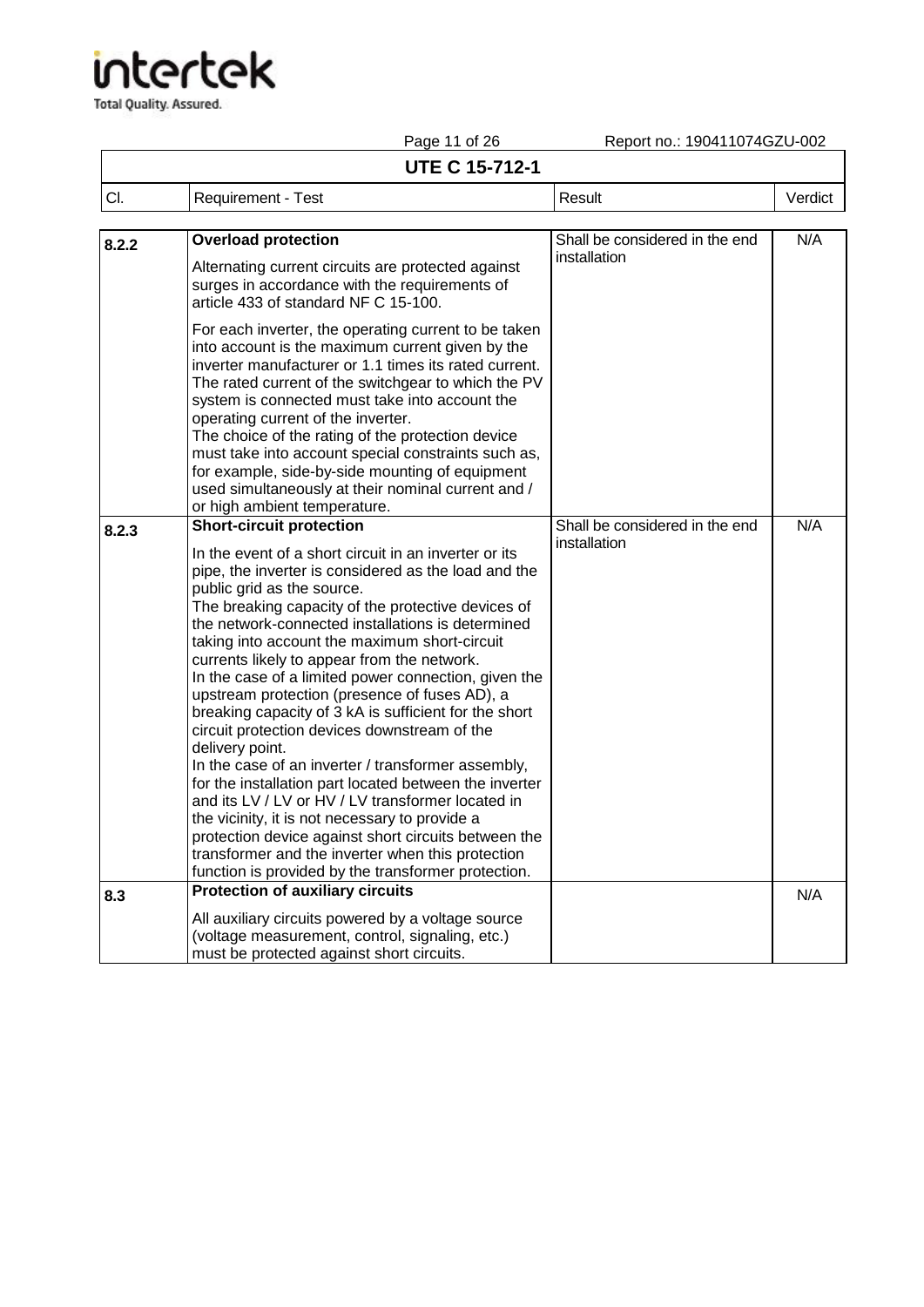Total Quality. Assured.

### Page 12 of 26 Report no.: 190411074GZU-002

٦

|     |                    | .                     | 1999 UNIVERSITY 1919 1920 |         |
|-----|--------------------|-----------------------|---------------------------|---------|
|     |                    | <b>UTE C 15-712-1</b> |                           |         |
| CI. | Requirement - Test |                       | Result                    | Verdict |
|     |                    |                       |                           |         |

| $\mathbf{9}$ | <b>Decoupling protection</b>                                                                                                                                                                                                                                                                                                                                                                                                                                                                                                                                                                                                                                                                                                                                                                 | The inverter is less than                                                                  | P   |
|--------------|----------------------------------------------------------------------------------------------------------------------------------------------------------------------------------------------------------------------------------------------------------------------------------------------------------------------------------------------------------------------------------------------------------------------------------------------------------------------------------------------------------------------------------------------------------------------------------------------------------------------------------------------------------------------------------------------------------------------------------------------------------------------------------------------|--------------------------------------------------------------------------------------------|-----|
|              | This protection is intended for the disconnection of<br>the generators in case of:<br>• defect on the public distribution network;<br>• disappearance of power supply by the public<br>distribution network;<br>• variations in voltage or frequency higher than<br>those specified by the distributor.<br>This decoupling protection complies with the<br>provisions of the UTE C 15-400 guide. It is type B.1<br>for installations with a maximum total power of<br>inverter not exceeding 250 kVA and type H for<br>installations of higher power.<br>In installations with a total power of inverters not<br>exceeding 250 kVA, the decoupling protection can<br>be integrated into the inverters. It must then comply<br>with the pre-standard DIN VDE 0126-1-1 and its<br>amendment 1. | 250KVA and equipped with the<br>decoupling protection<br>according to DIN VDE 0126-1-<br>1 |     |
| 10           | Prevention of degradation of photovoltaic<br>installations                                                                                                                                                                                                                                                                                                                                                                                                                                                                                                                                                                                                                                                                                                                                   |                                                                                            | N/A |
|              | In order to prevent the degradation of PV<br>installations due to particular external influences<br>and the presence of direct current, and despite the<br>implementation of measures such as the imposition<br>of double insulation and single-conductor cables,<br>additional measures must be taken implemented<br>on the continuous current portion.<br>The measures to be applied are described in Table<br>8 and depend on:<br>• the grounding or not of a polarity d.c. for functional<br>requirements of a PV generator. Grounding can be<br>direct or realized through a resistor;<br>• the presence or absence of a galvanic isolation in<br>the inverter or in the alternating current section.                                                                                   |                                                                                            |     |
| 11           | <b>Voltage drop</b>                                                                                                                                                                                                                                                                                                                                                                                                                                                                                                                                                                                                                                                                                                                                                                          | Shall be considered in the end<br>installation                                             | N/A |
| 11.1         | <b>General points</b>                                                                                                                                                                                                                                                                                                                                                                                                                                                                                                                                                                                                                                                                                                                                                                        | Shall be considered in the end                                                             | N/A |
|              | The objective of technical and commercial<br>optimisations is to minimise voltage drops.                                                                                                                                                                                                                                                                                                                                                                                                                                                                                                                                                                                                                                                                                                     | installation                                                                               |     |
| 11.2         | <b>Direct current installation</b>                                                                                                                                                                                                                                                                                                                                                                                                                                                                                                                                                                                                                                                                                                                                                           | Shall be considered in the end                                                             | N/A |
|              | The authorised maximum drop in voltage in the<br>direct current part of the installation is between<br>3% and ImppSC C (STC: standard test<br>conditions).                                                                                                                                                                                                                                                                                                                                                                                                                                                                                                                                                                                                                                   | installation                                                                               |     |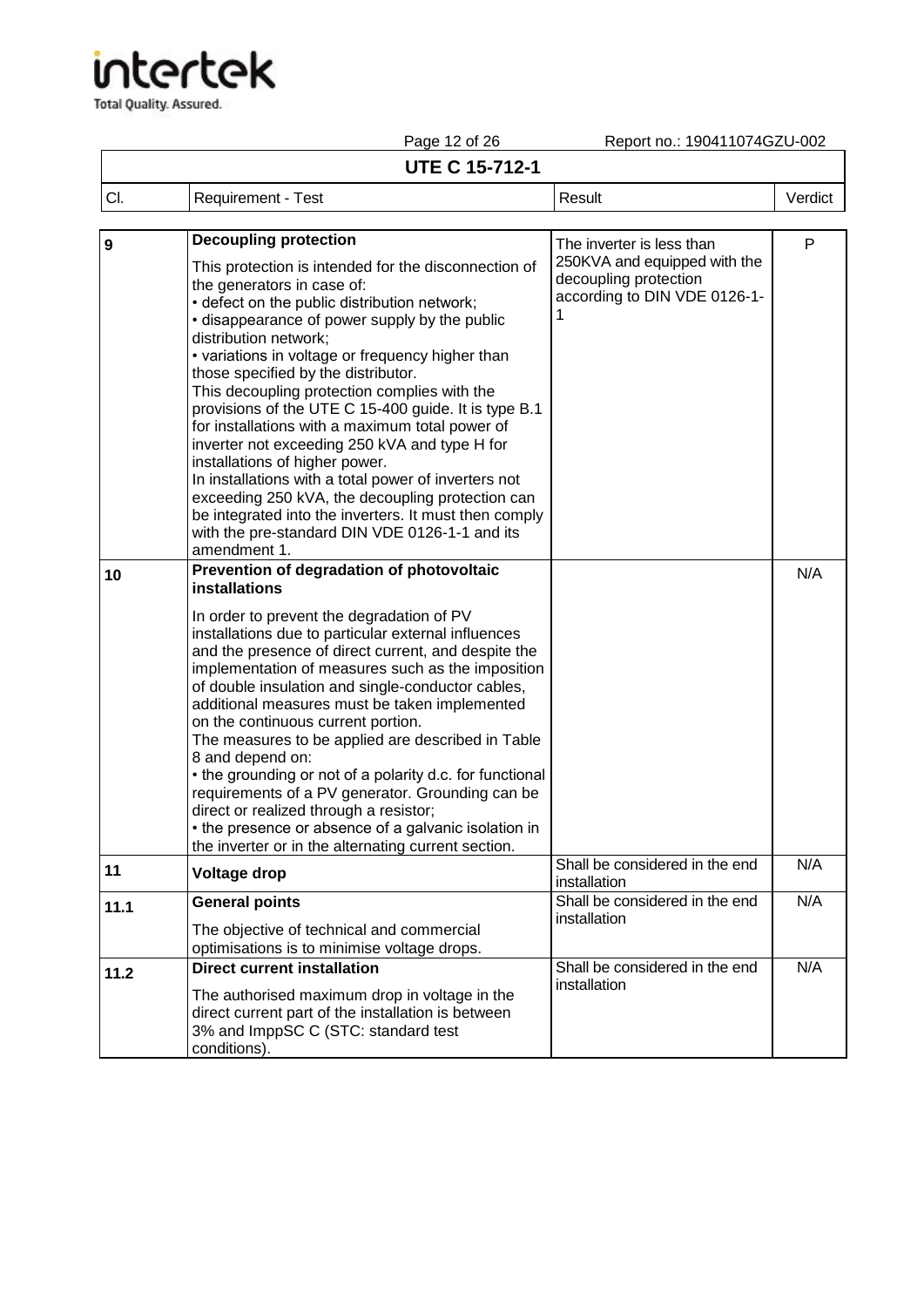## tertek

**Total Quality. Assured.** 

Page 13 of 26 Report no.: 190411074GZU-002 **UTE C 15-712-1** Cl. Requirement - Test Result Result Result Result Result Result Result Result Result Result Result Result Result Result Result Result Result Result Result Result Result Result Result Result Result Result Result Result Res **11.3 Alternating current installation** For PV installations directly connected to the LV public distribution network, the maximum allowed voltage drop between the ac terminals of the inverter and the delivery point (NF C 14-100) is 3% at rated power of the inverter (s). . It is recommended to limit this voltage drop to 1% so as to limit on the one hand the energy losses, and on the other hand the decoupling momentum of the inverter by preserving a margin between the average operating voltage of the inverter and the setting of its overvoltage protection. For PV installations connected to the public MV distribution network via an MV / LV transformer, the same recommendations apply to the low voltage part. Shall be considered in the end installation N/A **12 Sectioning, ordering and cutting N/A 12.1 Sectioning**  To enable maintenance of the PV inverters, disconnecting means must be provided by inverter, both on the DC and the AC side. NOTE For high power inverters whose maintainability can be ensured by replacing internal components, the disconnecting device can be integrated into the same enclosure. Sectioning must be omnipolar. The disconnecting devices installed on the DC side may not have simultaneous opening of each polarity. N/A **12.2 Ordering**  To allow maintenance interventions, a cut-off device must be provided inside or near the junction boxes equipped with protection devices. N/A **12.3 Emergency circuit-breakers N/A Emergency circuit-breakers** N/A **12.3.1 General**  In application of the rules of 463 and 536.3 of NF C 15-100, emergency cut-off devices on the side a.c. and on the side d.c. must be provided to cut off the power supplies if an unexpected danger occurs. Any emergency cut-off device must be omnipolar and simultaneous. These devices are either switches, circuit breakers or contactors. Semiconductor devices do not meet this requirement. The controls for emergency cut-off devices on the side d.c. and a.c. side must be easily recognizable and quickly accessible. They are located near the inverter. Emergency shutdown devices must not be integrated into the inverter. NOTE For high power inverters, the switchgear can N/A

be integrated into the same enclosure.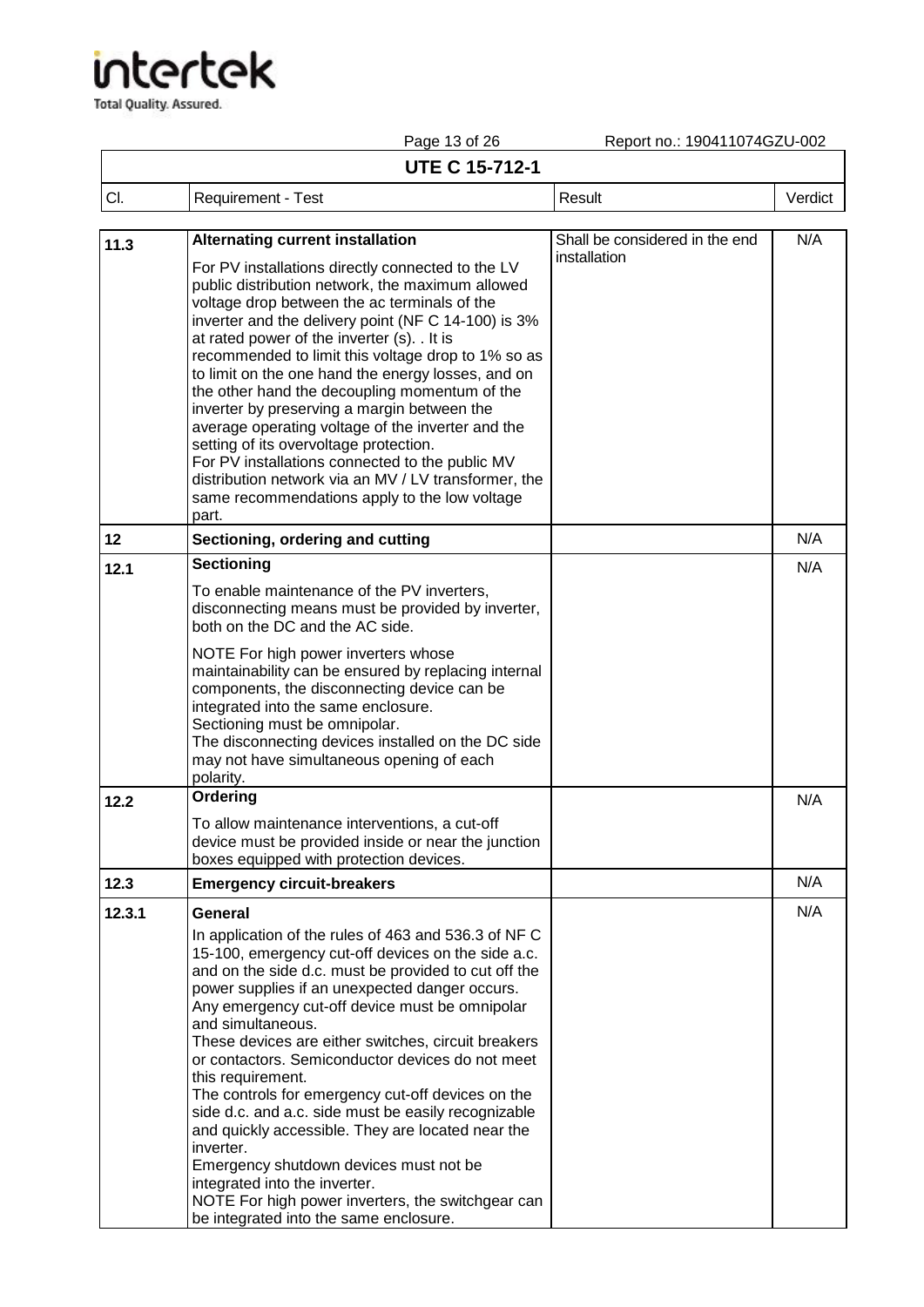Total Quality. Assured.

Page 14 of 26 Report no.: 190411074GZU-002

### **UTE C 15-712-1**

| .<br><b>UTE C 15-712-1</b> |                    |        |         |
|----------------------------|--------------------|--------|---------|
| CI.                        | Requirement - Test | Result | Verdict |

| 12.3.2 | <b>Direct current part</b>                                                                                                                                                                                                                                                                                                                                                                                                                                                                                                                | N/A |
|--------|-------------------------------------------------------------------------------------------------------------------------------------------------------------------------------------------------------------------------------------------------------------------------------------------------------------------------------------------------------------------------------------------------------------------------------------------------------------------------------------------------------------------------------------------|-----|
|        | A cut-off device must be provided upstream of the<br>inverter and its control must be arranged close to<br>the inverter.<br>The actuation of the emergency cut-off device can<br>be ensured by manual control or by remote control<br>action.<br>In the case of multi-input inverters, it is permissible<br>to provide emergency shutdown by separate direct                                                                                                                                                                              |     |
|        | control devices.<br><b>Alternating current part</b>                                                                                                                                                                                                                                                                                                                                                                                                                                                                                       |     |
| 12.3.3 | The emergency shutdown can be ensured by a<br>manual control of the cut-off device or by means of<br>a remote control action.                                                                                                                                                                                                                                                                                                                                                                                                             | N/A |
| 12.3.4 | <b>Special provisions for living quarters</b><br>In private residential premises (paragraph 771.463<br>of NF C 15-100), for direct current and alternating<br>current, only direct acting devices are authorized.<br>If the path between the inverter and the network<br>passes through the residential part, the emergency<br>shutdown device of the PV installation must be<br>installed, in accordance with paragraphs 771.463<br>and 771.558 of NF C 15-100, in the residential part<br>in the Housing Technical Sheath if it exists. | N/A |
| 12.4   | <b>Emergency services intervention cut-off</b>                                                                                                                                                                                                                                                                                                                                                                                                                                                                                            | N/A |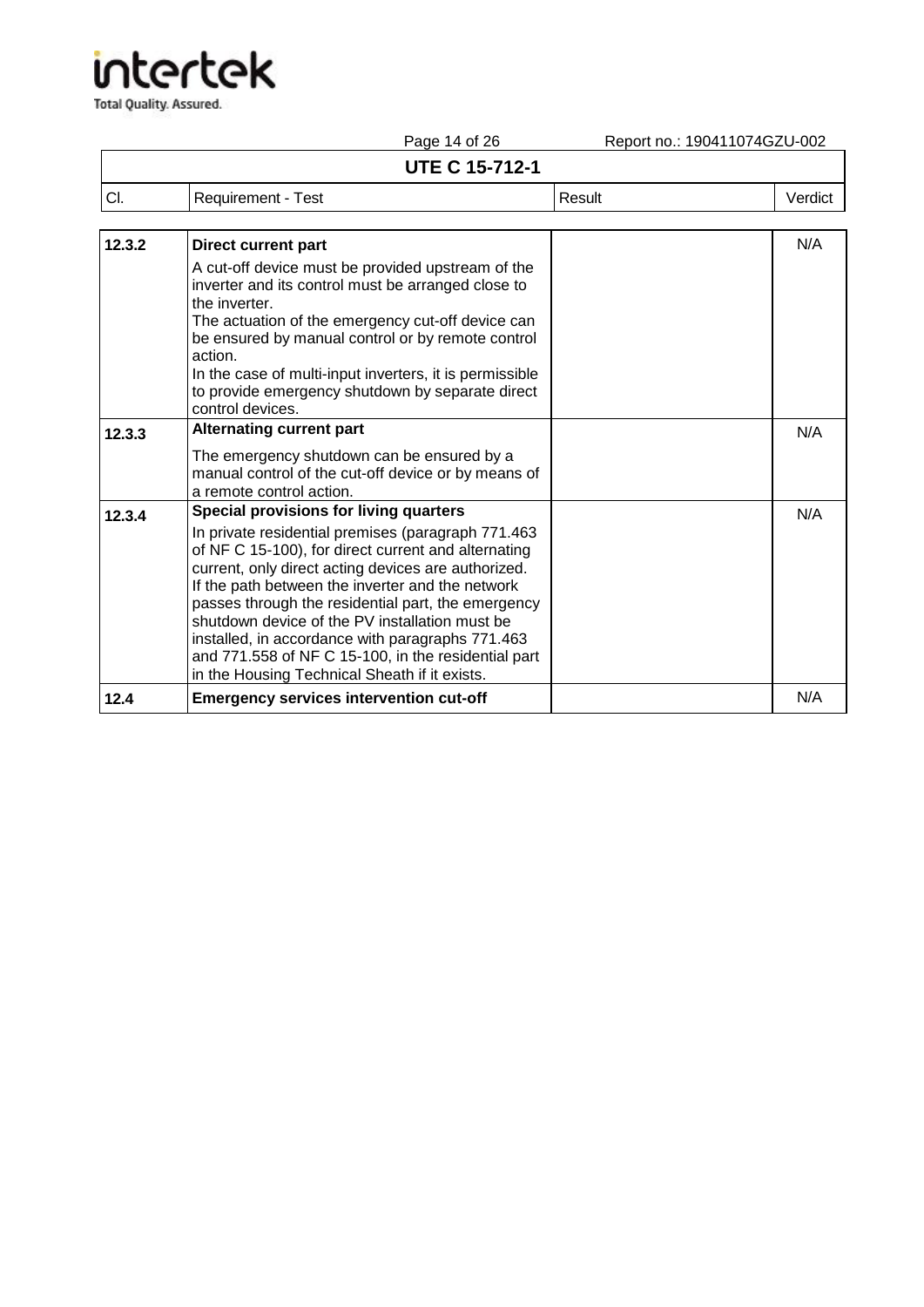Total Quality. Assured.

Report no.: 190411074GZU-002

## Page 15 of 26<br>**UTE C 15-712-1**

| <b>UTE C 15-712-1</b> |                    |        |         |  |
|-----------------------|--------------------|--------|---------|--|
| CI.                   | Requirement - Test | Result | Verdict |  |
|                       |                    |        |         |  |

| 12.4.1 | <b>General points</b>                                                                           | N/A |
|--------|-------------------------------------------------------------------------------------------------|-----|
|        | If a cut-off is required to allow the intervention of the                                       |     |
|        | emergency services, it must meet the following                                                  |     |
|        | principles:                                                                                     |     |
|        | - cutting off all sources of electrical energy:                                                 |     |
|        | • PV generator;                                                                                 |     |
|        | • public distribution network                                                                   |     |
|        | - the cut-off devices must comply with the following                                            |     |
|        | principles;                                                                                     |     |
|        | • these devices are either switches, circuit breakers                                           |     |
|        | or contactors:                                                                                  |     |
|        | semiconductor devices do not meet this                                                          |     |
|        | requirement:                                                                                    |     |
|        | . each device must be omnipolar and simultaneous;                                               |     |
|        | the interruption of the PV generator circuit is carried                                         |     |
|        | out as close as possible to the photovoltaic                                                    |     |
|        | modules, and in any event upstream of the                                                       |     |
|        | premises and clearances accessible to the                                                       |     |
|        | occupants;<br>- the controls of these cut-off devices for                                       |     |
|        | intervention of the emergency services are                                                      |     |
|        | GROUPd together. In the case of installations on                                                |     |
|        | an existing building, it is permissible to have                                                 |     |
|        | UnGROUPd orders.                                                                                |     |
|        | The cut-off devices can be:                                                                     |     |
|        | - with direct mechanical action;                                                                |     |
|        | - remote controlled (electric or pneumatic).                                                    |     |
|        | The remote control can be provided according to                                                 |     |
|        | one of the three principles:                                                                    |     |
|        | · undervoltage release;                                                                         |     |
|        | • current release device or powered actuator, via                                               |     |
|        | cables of type CR1, by an AES (Electrical Safety                                                |     |
|        | Power Supply) implemented according to the                                                      |     |
|        | paragraph 562.8 of NF C 15-100;                                                                 |     |
|        | • Pneumatic actuation with a compressed gas                                                     |     |
|        | energy source and copper or steel pipes (according                                              |     |
|        | to the NF EN 12101 series of standards).                                                        |     |
|        | The signaling of the effective action of cutoff must                                            |     |
|        | be carried out by indications of measures voltage or                                            |     |
|        | O / F type free-loop devices. In the case of use of                                             |     |
|        | the measurement of voltage d.c., it should then be                                              |     |
|        | taken between the cut-off device and the to secure.                                             |     |
|        | The cables used for signaling are CR1 type.<br>This signaling is ensured by the extinction of a |     |
|        | white light which indicates the effective cut.                                                  |     |
|        |                                                                                                 |     |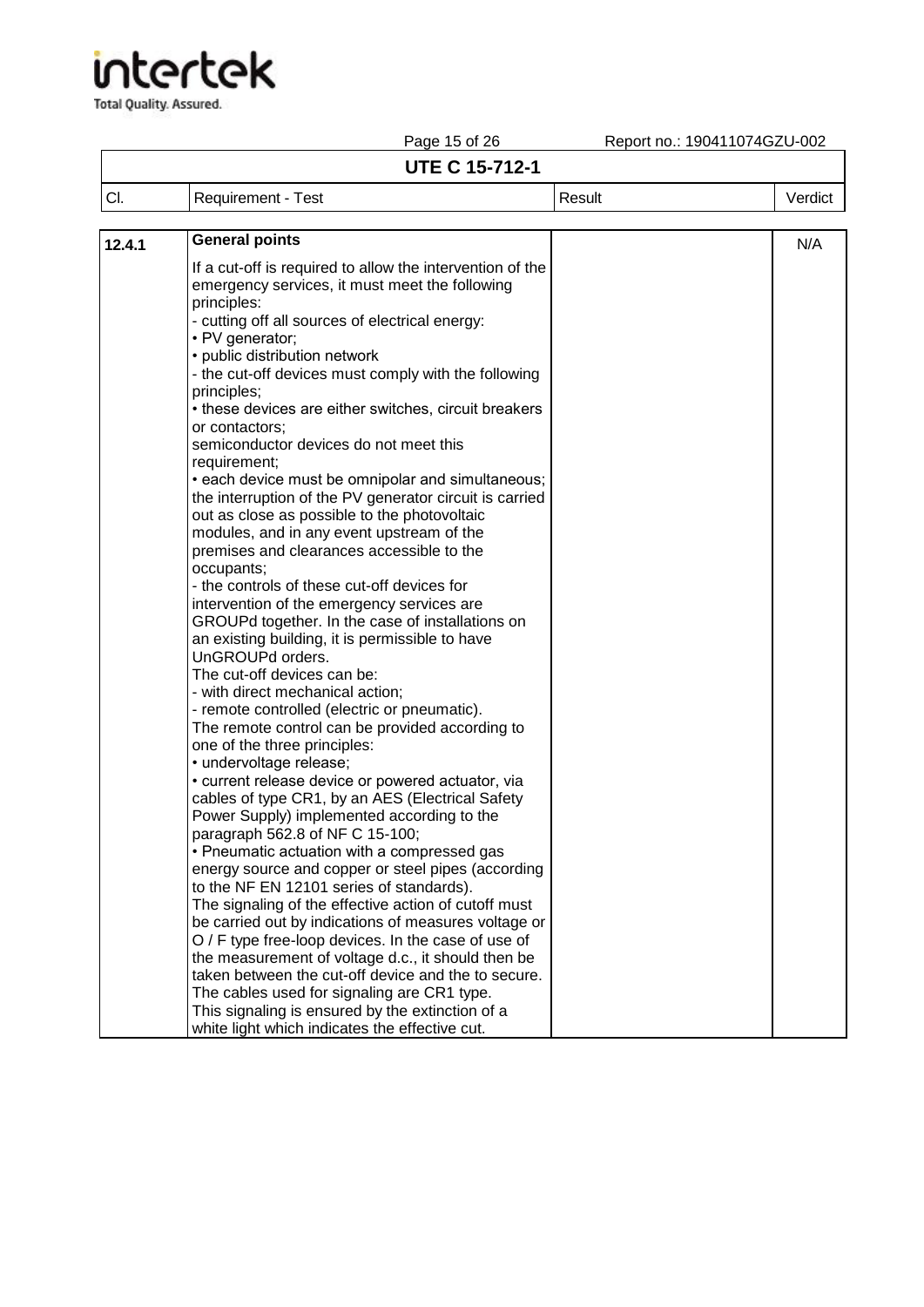## tertek

**Total Quality. Assured.** 

Page 16 of 26 Report no.: 190411074GZU-002 **UTE C 15-712-1** Cl. Requirement - Test Result Result Result Result Result Result Result Result Result Result Result Result Result Result Result Result Result Result Result Result Result Result Result Result Result Result Result Result Res **12.4.2 Additional provisions** If it is required to lower to a value below 60 V d.c. the voltage of the PV generator circuit in upstream of the cut required in the general provisions of 12.4.1, this is achieved by: • an electromechanical break in load or off load in series in each chain PV per section whose voltage Uocmax is less than or equal to 60 V, or • electromechanical or electronic short-circuiting systems for which the Uocmax voltage is less than or equal to 60 V, or • electromechanical or electronic short-circuiting systems per module The operational safety of these principles requires: • a positive security command; • in the case of an electromechanical outage, the order must be performed after opening the downstream charging device. Implementation of these materials must comply with the rules of double insulation (or reinforced insulation) imposed in this part of the installation and this for a voltage corresponding to the Uocmax voltage of the chain. N/A **13 Protection against overvoltages of atmospheric origin or due to maneuvers** N/A **13.1 General**  The information in this chapter deals with surge protection for photovoltaic installations connected to the grid in addition to the standard NF C 15-100 andUTE guide C 61-740-52. NOTE In view of the sensitivity and location of photovoltaic modules, particular attention should be given to also be brought to protection against the direct effects of lightning, in particular for important. This subject is treated by standards NF EN 62305-1 to -3 (C 17-100-1 to -3) and standard NF C 17-102 N/A **13.1.1 Principles of protection** N/A **13.1.1.1 Equipotentiality protection**  As described in section 6.3, a protective equipotentiality conductor must connect all metal structures of the modules and the metal structures of the PV installation supports (including including metal cable trays) in the presence or absence of surge arresters. This driver must be connected to the ground. N/A **13.1.1.2 Protection by surge arresters** The installation conditions of the surge arresters are described in 13.2 N/A **13.2 Installation conditions for surge arresters** Shall be considered in the end N/A

installation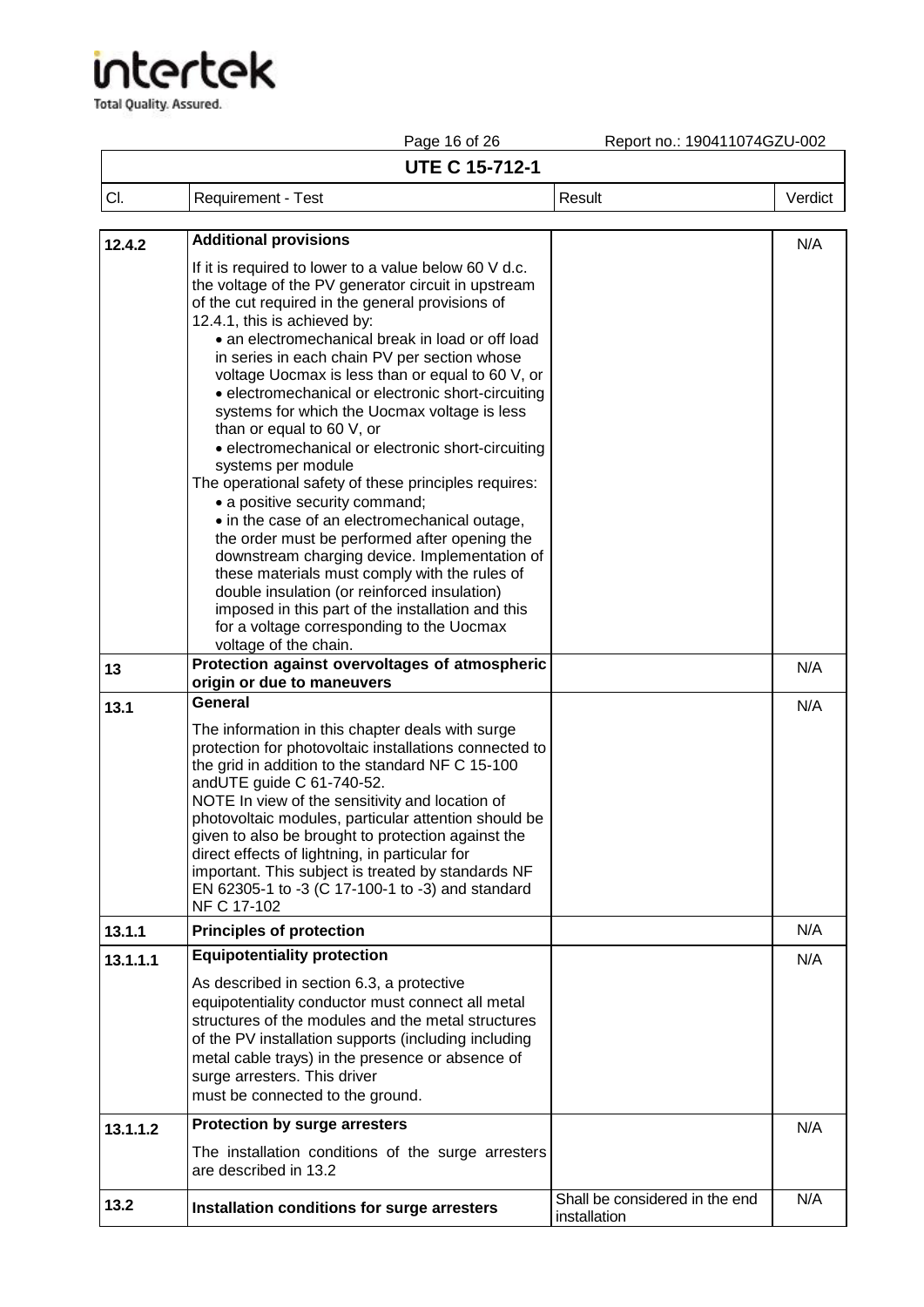Total Quality. Assured.

Page 17 of 26 Report no.: 190411074GZU-002

### **UTE C 15-712-1**

| <b>UTE C 15-712-1</b> |                                                                                                                                                               |                                                |         |  |
|-----------------------|---------------------------------------------------------------------------------------------------------------------------------------------------------------|------------------------------------------------|---------|--|
| CI.                   | Requirement - Test                                                                                                                                            | Result                                         | Verdict |  |
| 13.2.1                | Arrester installation condition a.c<br>The provisions of Articles 443 and 534 of NF C 15-<br>100 apply.<br>The map showing the densities of lightning (Ng) in | Shall be considered in the end<br>installation | N/A     |  |

|          | The map showing the densities of lightning (tyg) in<br>France is attached in Appendix C.                                                                                                                                                                                                                                                                                                                                                                                                                                                                                                                                                                                                                                                                                                                                                                                                                                                                                                                                                                                                                                   |                                                |     |
|----------|----------------------------------------------------------------------------------------------------------------------------------------------------------------------------------------------------------------------------------------------------------------------------------------------------------------------------------------------------------------------------------------------------------------------------------------------------------------------------------------------------------------------------------------------------------------------------------------------------------------------------------------------------------------------------------------------------------------------------------------------------------------------------------------------------------------------------------------------------------------------------------------------------------------------------------------------------------------------------------------------------------------------------------------------------------------------------------------------------------------------------|------------------------------------------------|-----|
| 13.2.2   | Surge arrester installation condition d.c.                                                                                                                                                                                                                                                                                                                                                                                                                                                                                                                                                                                                                                                                                                                                                                                                                                                                                                                                                                                                                                                                                 | Shall be considered in the end<br>installation | N/A |
| 13.2.2.1 | Installation without lightning rod                                                                                                                                                                                                                                                                                                                                                                                                                                                                                                                                                                                                                                                                                                                                                                                                                                                                                                                                                                                                                                                                                         |                                                | N/A |
|          | The length L is the cumulative distance between<br>the inverter (s) and the input points of the<br>further apart, considering each path (see Figure 8).                                                                                                                                                                                                                                                                                                                                                                                                                                                                                                                                                                                                                                                                                                                                                                                                                                                                                                                                                                    |                                                |     |
| 13.2.2   | Installation with lightning rod                                                                                                                                                                                                                                                                                                                                                                                                                                                                                                                                                                                                                                                                                                                                                                                                                                                                                                                                                                                                                                                                                            |                                                | N/A |
|          | The implementation of arrester (s) is mandatory on<br>the generator side d.c. :<br>• metal structure of the PV modules connected<br>to the lightning rod: Type 1;<br>• PV production plant on the ground with<br>lightning rod: Type 1;<br>• metallic structure of the PV modules not<br>connected to the lightning conductor: Type 2.<br>In the case of implementation of Type 1 surge<br>arresters, one is implemented on the modules side,<br>the other is implemented on the inverter side.<br>In the presence of lightning conductors, the choice<br>and the implementation of surge arresters are<br>made in accordance with the UTE guide C 61-740-<br>52.                                                                                                                                                                                                                                                                                                                                                                                                                                                          |                                                |     |
| 13.3     | Surge protection of installations without<br>lightning rod                                                                                                                                                                                                                                                                                                                                                                                                                                                                                                                                                                                                                                                                                                                                                                                                                                                                                                                                                                                                                                                                 |                                                | N/A |
| 13.3.1   | Choice and implementation of surge arresters<br>on the a.c.                                                                                                                                                                                                                                                                                                                                                                                                                                                                                                                                                                                                                                                                                                                                                                                                                                                                                                                                                                                                                                                                |                                                | N/A |
|          | When a surge arrester is prescribed for the part<br>a.c. of a PV installation connected to the network<br>public low-voltage distribution, it is always installed<br>in the table located closest to the origin of the<br>installation in the installation.<br>According to the UTE guide C 61-740-52, the<br>voltage seen by the equipment depends on their<br>distance relating to the surge arrester. Beyond 10<br>m, the value of this voltage can be doubled under<br>the effect of resonances (amplification phenomena<br>due to the high frequencies of the original<br>overvoltages lightning). In this case, a second<br>surge arrester is required as close as possible to<br>the inverter if the level Up protection of the surge<br>arrester located near the origin of the installation is<br>greater than 50% the shock resistance of the<br>inverter.<br>The selection and implementation are carried out in<br>accordance with the rules set out in Articles 443<br>and 534 of NF C 15-100.<br>For installations connected to the MV network, a<br>specific study is to be validated with the distributor. |                                                |     |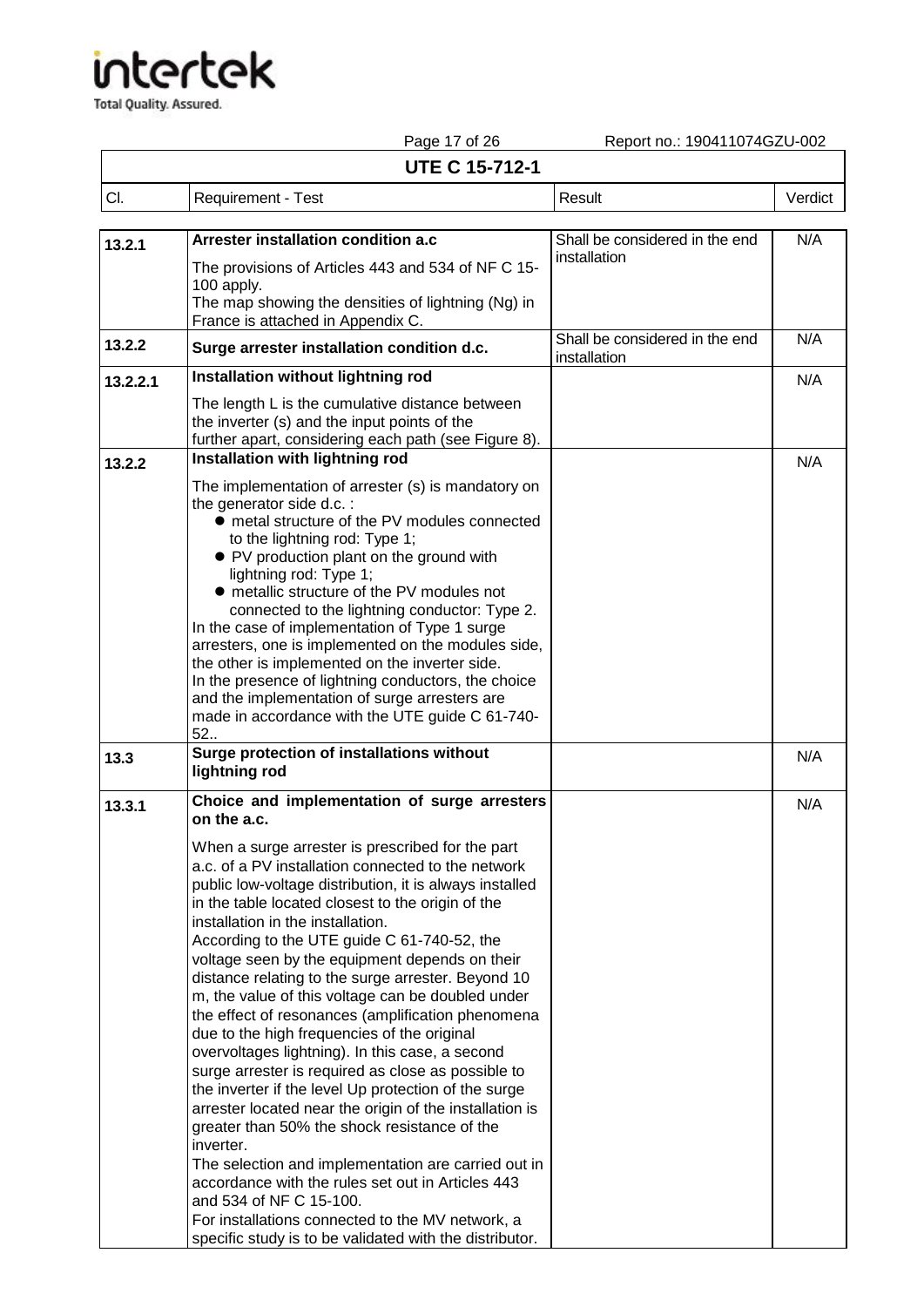|          | Page 18 of 26                                                                                                                                                                                                                                                                                                                                                                                                                                                                                                                                                                                                                                                                                                                                                     | Report no.: 190411074GZU-002 |         |
|----------|-------------------------------------------------------------------------------------------------------------------------------------------------------------------------------------------------------------------------------------------------------------------------------------------------------------------------------------------------------------------------------------------------------------------------------------------------------------------------------------------------------------------------------------------------------------------------------------------------------------------------------------------------------------------------------------------------------------------------------------------------------------------|------------------------------|---------|
|          | <b>UTE C 15-712-1</b>                                                                                                                                                                                                                                                                                                                                                                                                                                                                                                                                                                                                                                                                                                                                             |                              |         |
| CI.      | <b>Requirement - Test</b>                                                                                                                                                                                                                                                                                                                                                                                                                                                                                                                                                                                                                                                                                                                                         | Result                       | Verdict |
| 13.3.2   | Choice and implementation of surge arresters<br>on the d.c.                                                                                                                                                                                                                                                                                                                                                                                                                                                                                                                                                                                                                                                                                                       |                              | N/A     |
|          | When a surge arrester is prescribed for part d.c. of<br>a PV installation, it is always installed<br>in the table closest to the inverter.<br>According to the UTE guide C 61-740-52, the<br>voltage seen by the equipment depends on their<br>distance relating to the surge arrester. Beyond 10<br>m (see Figures 11 and 12), the value of this voltage<br>can be doubled under the effect of resonances<br>(amplification phenomena due to the high<br>frequencies of overvoltages of origin lightning). In<br>this case, a second surge arrester is needed close<br>to the modules if the protection level Up of the<br>surge arrester located near the inverter is higher<br>at 50% of the withstand voltage of the photovoltaic<br>field Uw (see Table 10). |                              |         |
| 13.3.2.1 | <b>Choice of In</b>                                                                                                                                                                                                                                                                                                                                                                                                                                                                                                                                                                                                                                                                                                                                               |                              | N/A     |
|          | $I_n$ rated discharge current of a surge arrester in 8/20<br>µs waveform (in kA)<br>Type 2 surge arresters have a minimum value of<br>the nominal discharge current In of 5 kA.<br>A rated discharge current greater than the required<br>value will provide a longer service life.<br>long to arrester.                                                                                                                                                                                                                                                                                                                                                                                                                                                          |                              |         |
| 13.3.2.2 | <b>Choice of Imax</b>                                                                                                                                                                                                                                                                                                                                                                                                                                                                                                                                                                                                                                                                                                                                             |                              | N/A     |
|          | Imax: maximum discharge current of a surge<br>arrester with wave 8/20 µs (in kA)<br>This parameter is used for energy coordination of<br>surge arresters: refer to manufacturer's information.<br>NOTE This coordination can be done, by analogy<br>with the a.c. networks, according to the rules of the<br>guide UTE C 61-740-52.                                                                                                                                                                                                                                                                                                                                                                                                                               |                              |         |
| 13.3.2.3 | <b>Choice of limp</b>                                                                                                                                                                                                                                                                                                                                                                                                                                                                                                                                                                                                                                                                                                                                             |                              | N/A     |
|          | The shock current $I_{imp}$ of the type 1 surge arresters<br>is chosen according to the UTE guide C 1-740-52<br>or by default with a minimum value of 12.5 kA.                                                                                                                                                                                                                                                                                                                                                                                                                                                                                                                                                                                                    |                              |         |
| 13.3.2.4 | <b>Choosing Up</b>                                                                                                                                                                                                                                                                                                                                                                                                                                                                                                                                                                                                                                                                                                                                                |                              | N/A     |
|          | The value of Up must be less than 80% of the value<br>of the rated impact voltage materials to protect.<br>The rated Uw impulse voltage for modules and<br>conversion equipment is given in Table 10.                                                                                                                                                                                                                                                                                                                                                                                                                                                                                                                                                             |                              |         |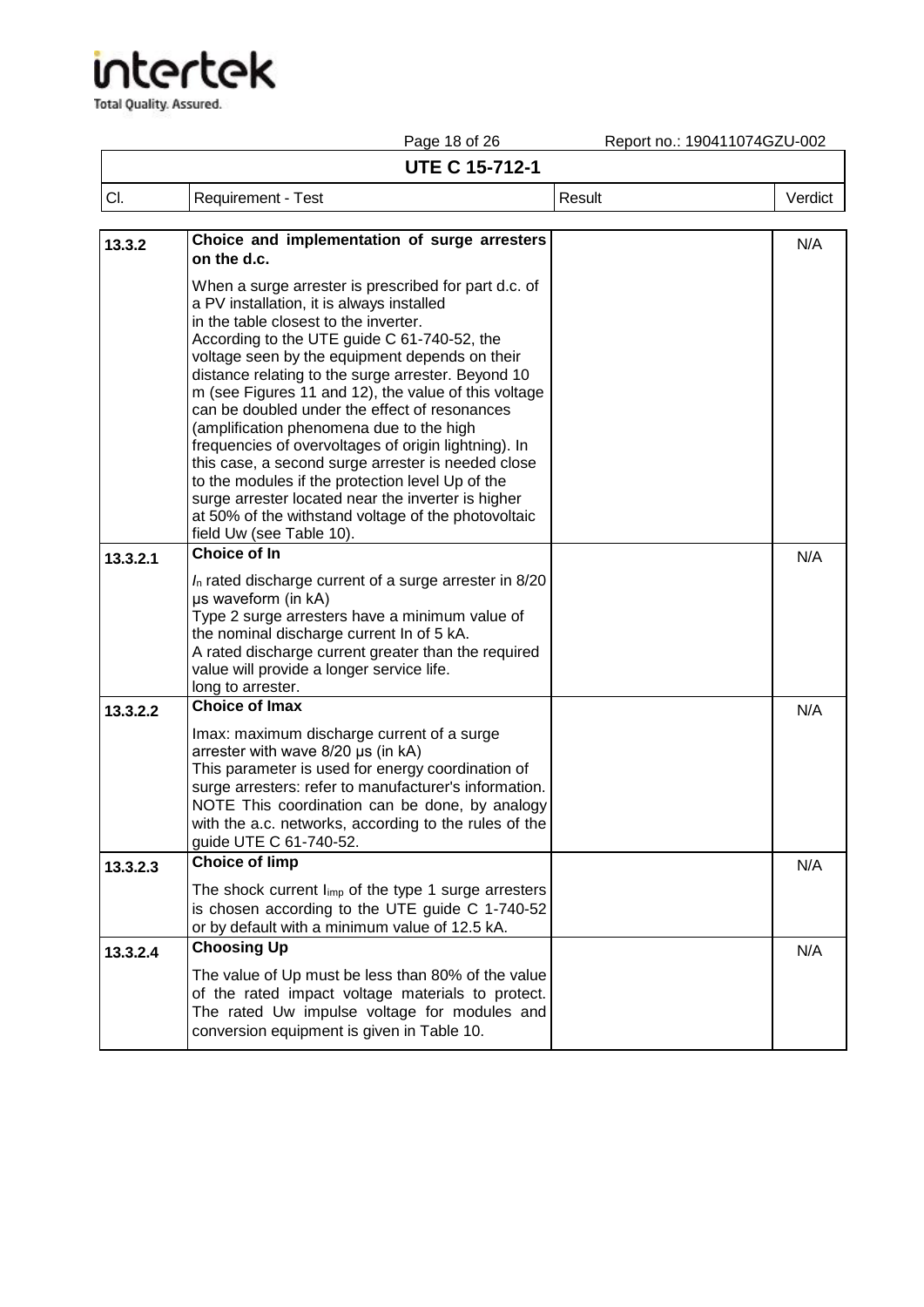|          | Page 19 of 26                                                                                                                                                                                                                                                                                                                                                                                                                                                                                                                                                                                                                                                                                           | Report no.: 190411074GZU-002 |         |
|----------|---------------------------------------------------------------------------------------------------------------------------------------------------------------------------------------------------------------------------------------------------------------------------------------------------------------------------------------------------------------------------------------------------------------------------------------------------------------------------------------------------------------------------------------------------------------------------------------------------------------------------------------------------------------------------------------------------------|------------------------------|---------|
|          | <b>UTE C 15-712-1</b>                                                                                                                                                                                                                                                                                                                                                                                                                                                                                                                                                                                                                                                                                   |                              |         |
| CI.      | Requirement - Test                                                                                                                                                                                                                                                                                                                                                                                                                                                                                                                                                                                                                                                                                      | Result                       | Verdict |
| 13.3.2.5 | <b>Choice of UCPV</b>                                                                                                                                                                                                                                                                                                                                                                                                                                                                                                                                                                                                                                                                                   |                              | N/A     |
|          | Ucpy maximum steady state voltage of a<br>photovoltaic arrester dedicated to the protection of<br>part d.c. of the PV generator<br>The value of the maximum permissible voltage for<br>the UCPV surge arrester must be selected function<br>of the maximum empty voltage of the PV generator<br>corresponding to the given voltage U <sub>ocSTC</sub> by PV<br>module manufacturers. The UCPV voltage must be<br>greater than or equal to the voltage<br>Uocmax maximum of the photovoltaic generator.<br>Whatever the modes of protection of the surge<br>arrester, it must also be able to withstand the<br>maximum voltage Uocmax between its active<br>terminals (+ and - terminals) and the earth. |                              |         |
| 13.3.2.6 | Choice of ISCPV and protection device<br>associated with surge arrester                                                                                                                                                                                                                                                                                                                                                                                                                                                                                                                                                                                                                                 |                              | N/A     |
| 13.4     | Supplementary rules for overvoltage protection<br>of installations with lightning rod<br>The rules are defined in the UTE guide C 61-740-<br>52.                                                                                                                                                                                                                                                                                                                                                                                                                                                                                                                                                        |                              | N/A     |
| 14       | Choice and implementation of materials                                                                                                                                                                                                                                                                                                                                                                                                                                                                                                                                                                                                                                                                  |                              | N/A     |
| 14.1     | General                                                                                                                                                                                                                                                                                                                                                                                                                                                                                                                                                                                                                                                                                                 |                              | N/A     |
| 14.2     | <b>Pipelines</b>                                                                                                                                                                                                                                                                                                                                                                                                                                                                                                                                                                                                                                                                                        |                              | N/A     |
| 14.3     | <b>PV modules</b><br>The PV modules must comply with the standards in<br>series NF EN 61730.                                                                                                                                                                                                                                                                                                                                                                                                                                                                                                                                                                                                            |                              | N/A     |
| 14.4     | <b>Inverters</b><br>The injection inverters must comply with the<br>standards IEC 62109-1 and NF EN 62109-2.<br>Current sizing of the injection inverter must be<br>based on ImppSTC.<br>The direct current generated by the injection<br>inverter (s) on the public distribution network<br>must be less than 0.5% of its rated current.                                                                                                                                                                                                                                                                                                                                                               |                              | P       |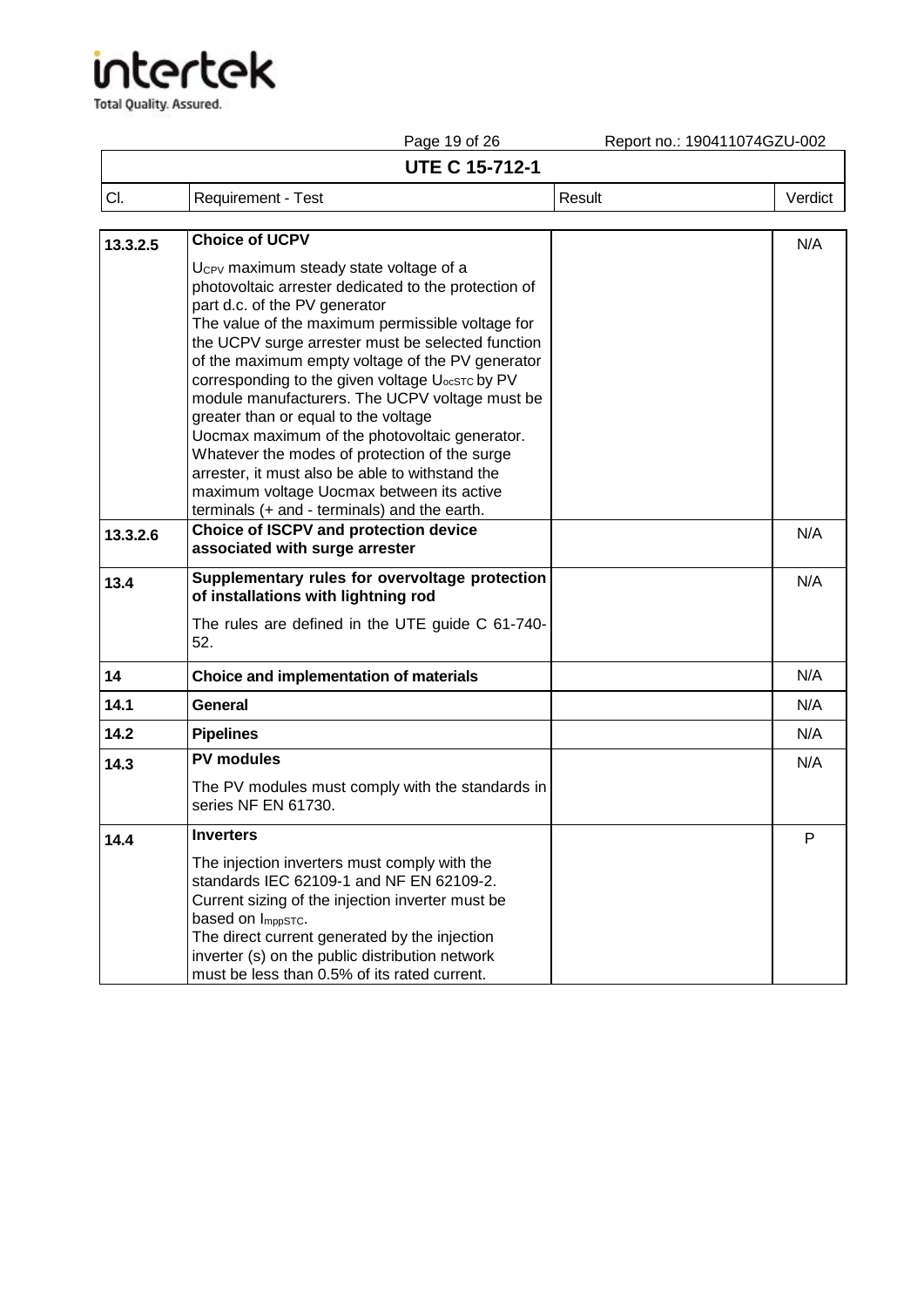Total Quality. Assured.

Page 20 of 26 Report no.: 190411074GZU-002

### **UTE C 15-712-1**

| <b>UTE C 15-712-1</b> |                    |        |         |
|-----------------------|--------------------|--------|---------|
| CI.                   | Requirement - Test | Result | Verdict |
|                       |                    |        |         |

| 14.5 | <b>Equipment</b>                                                                                                                                                                                                                                                                                                                                                                                                                                                                                                                                                                                                                                                    | N/A |
|------|---------------------------------------------------------------------------------------------------------------------------------------------------------------------------------------------------------------------------------------------------------------------------------------------------------------------------------------------------------------------------------------------------------------------------------------------------------------------------------------------------------------------------------------------------------------------------------------------------------------------------------------------------------------------|-----|
|      | All equipment installed in the d.c. part must be<br>adapted for operation in direct current and be<br>selected and installed in accordance with the<br>manufacturer's instructions.<br>Equipment installed in the d.c. part must be of the<br>industrial type, in other words compliant with the NF<br>EN 60947 series of standards.<br>The characteristics of switches, switch-<br>$\bullet$<br>disconnectors and fuse-combination units<br>must conform to the operating category<br>DC21 B.<br>The characteristics of disconnectors must<br>$\bullet$<br>conform to the operating category DC20.                                                                 |     |
|      | The characteristics of contactors must<br>conform to the operating category DC1.                                                                                                                                                                                                                                                                                                                                                                                                                                                                                                                                                                                    |     |
| 14.6 | <b>Equipment assemblies</b>                                                                                                                                                                                                                                                                                                                                                                                                                                                                                                                                                                                                                                         | N/A |
|      | The direct current and alternating parts of the<br>installation can be accommodated in the same<br>panel if there is a physical separation of these two<br>parts.<br>For the d.c. part, it is imperative to protect all the<br>connections or disconnection devices against<br>accidental or unauthorised opening when live in<br>accordance with 536.2.3 of standard NF C 15-100.<br>To this end, a notice "Do not operate when live"<br>must be placed inside the boxes or cabinets near<br>these disconnection devices.<br>Furthermore, in premises accessible to persons<br>other than those with the requisite authorisation or<br>qualification (BA4 or BA5): |     |
|      | The design or installation must be such that it<br>is only possible to disassemble the connection<br>devices with the aid of a tool;                                                                                                                                                                                                                                                                                                                                                                                                                                                                                                                                |     |
|      | Equipment that does not have an under load<br>circuit-breaking feature must require the either<br>the use of a key or tool or the direct operation<br>of a device with an under load circuit-breaking<br>feature.                                                                                                                                                                                                                                                                                                                                                                                                                                                   |     |
| 14.7 | <b>Connectors</b>                                                                                                                                                                                                                                                                                                                                                                                                                                                                                                                                                                                                                                                   | N/A |
|      | In the d.c. part, the connectors used must comply<br>with the standard NF EN 50521. To guarantee the<br>quality of the connection and limit the risks of an<br>electric arc that could spark a fire, each pair of male<br>and female connectors to be assembled, must be<br>of the same type and the same brand.                                                                                                                                                                                                                                                                                                                                                    |     |
| 14.8 | <b>Surge arresters</b>                                                                                                                                                                                                                                                                                                                                                                                                                                                                                                                                                                                                                                              | N/A |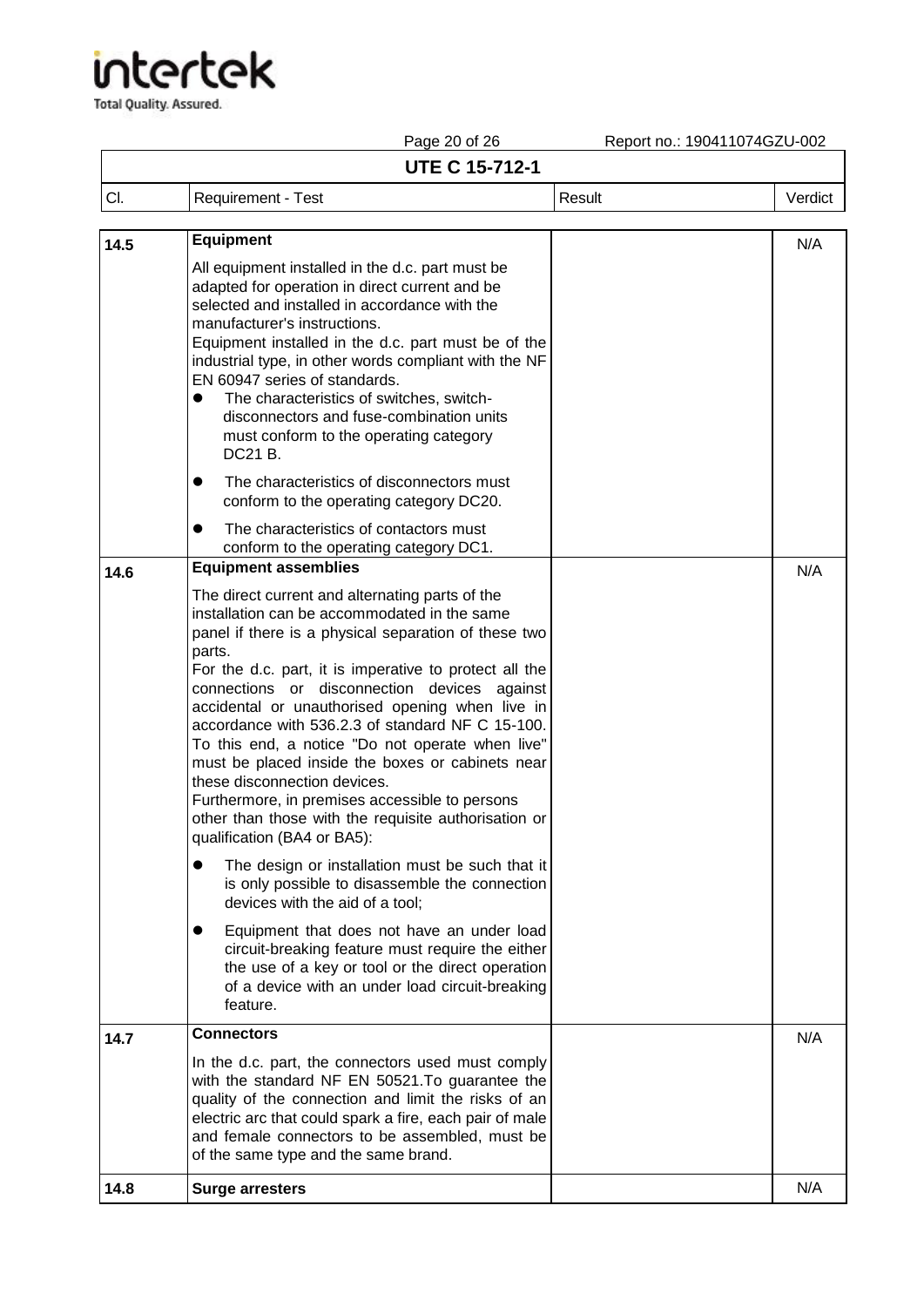|        | Page 21 of 26                                                                                                                                                                                                                                                                                                                        | Report no.: 190411074GZU-002                   |         |
|--------|--------------------------------------------------------------------------------------------------------------------------------------------------------------------------------------------------------------------------------------------------------------------------------------------------------------------------------------|------------------------------------------------|---------|
|        | <b>UTE C 15-712-1</b>                                                                                                                                                                                                                                                                                                                |                                                |         |
| CI.    | Requirement - Test                                                                                                                                                                                                                                                                                                                   | Result                                         | Verdict |
| 14.8.1 | <b>Choice of Surge arresters</b>                                                                                                                                                                                                                                                                                                     |                                                | N/A     |
|        | The lightning arresters installed in the a.c. part of<br>the PV installation must comply with standard NF<br>EN 61643-11.                                                                                                                                                                                                            |                                                |         |
|        | The surge arresters installed on the part d.c. of the<br>PV installation must meet the requirements of the<br>standard NF EN 50539-11.                                                                                                                                                                                               |                                                |         |
| 14.8.2 | <b>Installation of Surge arresters</b>                                                                                                                                                                                                                                                                                               |                                                | N/A     |
|        | Alternating current and direct current lightning<br>arresters are installed in accordance with the<br>regulations set out in guide UTE C 61-740-52.                                                                                                                                                                                  |                                                |         |
| 15     | <b>Markings</b>                                                                                                                                                                                                                                                                                                                      |                                                | P       |
| 15.1   | <b>Identification of components</b>                                                                                                                                                                                                                                                                                                  |                                                | P       |
|        | The main components comprising the<br>photovoltaic installations must be identified and<br>marked with clearly visible labels fixed<br>permanently in accordance with the installation<br>plans and diagrams:                                                                                                                        |                                                |         |
| 15.2   | Labelling                                                                                                                                                                                                                                                                                                                            | Shall be considered in the end<br>installation | N/A     |
|        | For safety reasons and to alert the different<br>people carrying out work in and around the<br>building (staff tasked with maintenance work,<br>inspectors, public distribution network operators,<br>emergency services, etc.), it is imperative that the<br>presence of a photovoltaic installation on a building<br>is indicated. |                                                |         |
| 15.2.1 | Labelling on the a.c.part                                                                                                                                                                                                                                                                                                            | Shall be considered in the end<br>installation | N/A     |
| 15.2.2 | Labelling on the d.c. part<br>All the junction boxes (PV generator and PV<br>groups) and d.c. ducts must carry a visible and<br>permanent marking indicating that live parts within<br>these boxes may remalin under voltage even after<br>the inverter has been disconnected on the direct<br>current side.                         | Shall be considered in the end<br>installation | N/A     |
| 15.2.3 | Labelling on the inverter<br>All inverters must bear a marking indicating that<br>before any work is carried out, the two sources of<br>voltage must be isolated.                                                                                                                                                                    | Shall be considered in the end<br>installation | N/A     |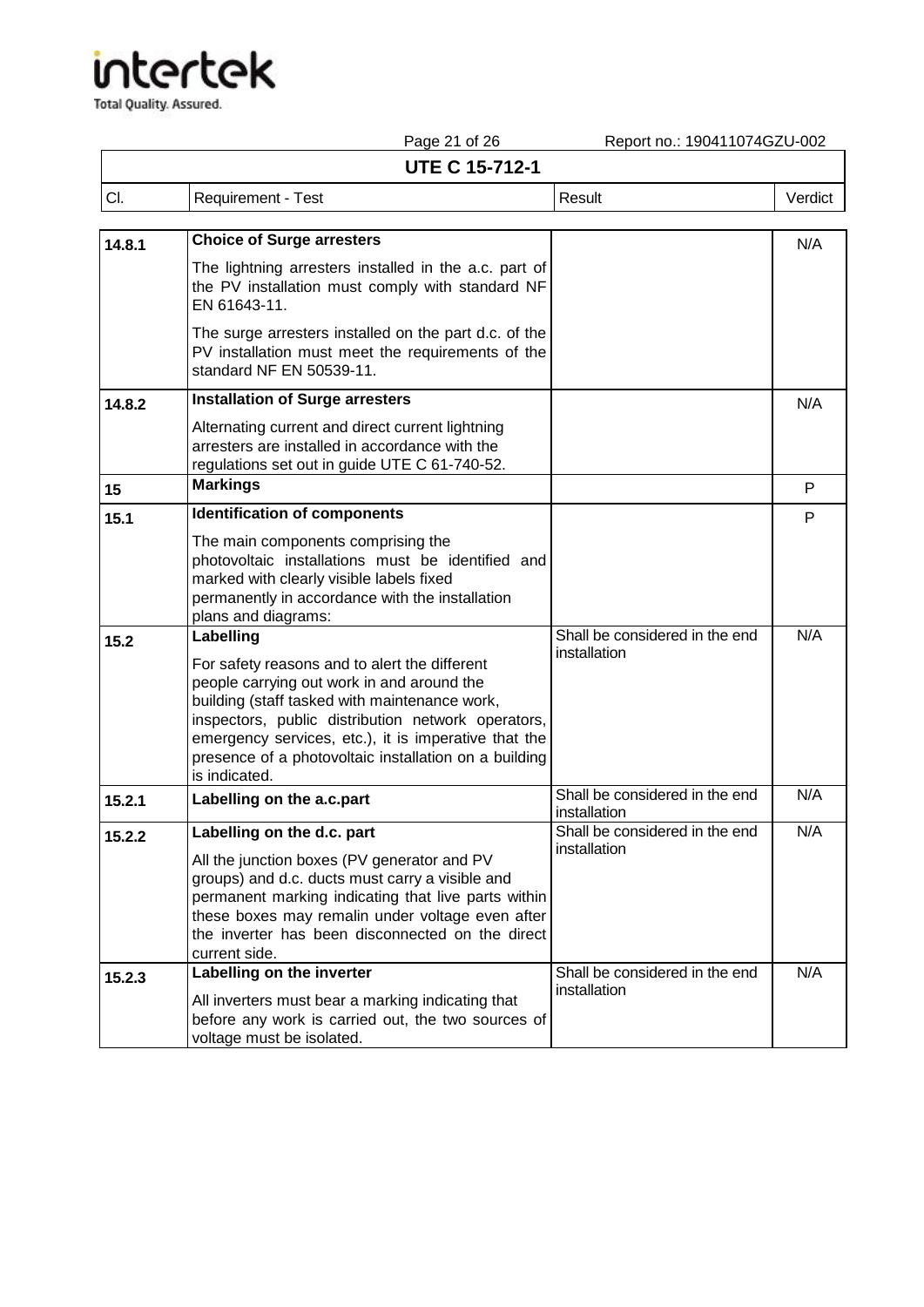|      | Page 22 of 26                                                                                                                                                                                                                                                                                                                                                                                                                                                                                                                                                                                                                                                                                                                                              | Report no.: 190411074GZU-002                   |         |  |  |
|------|------------------------------------------------------------------------------------------------------------------------------------------------------------------------------------------------------------------------------------------------------------------------------------------------------------------------------------------------------------------------------------------------------------------------------------------------------------------------------------------------------------------------------------------------------------------------------------------------------------------------------------------------------------------------------------------------------------------------------------------------------------|------------------------------------------------|---------|--|--|
|      | <b>UTE C 15-712-1</b>                                                                                                                                                                                                                                                                                                                                                                                                                                                                                                                                                                                                                                                                                                                                      |                                                |         |  |  |
| CI.  | Requirement - Test                                                                                                                                                                                                                                                                                                                                                                                                                                                                                                                                                                                                                                                                                                                                         | Result                                         | Verdict |  |  |
|      |                                                                                                                                                                                                                                                                                                                                                                                                                                                                                                                                                                                                                                                                                                                                                            |                                                |         |  |  |
| 15.3 | <b>Specific Labels for Emergency Response</b><br>If specific labeling for the intervention of the rescue<br>services is required, it responds to principles<br>described below.<br>The purpose of this signage is to provide<br>emergency services with information that enable a<br>decision-making approach to quickly know:<br>• if and how secure is the area accessible to<br>people to be rescued;<br>• if there are cut-off devices according to<br>paragraph 12.5 and if the cut is effective.<br>This signage affixed next to the general control and<br>sectioning device (or AGCP) will complete the<br>signage dedicated to the general control devices<br>and severing of consumption and production<br>facilities as defined in paragraph 12 |                                                | N/A     |  |  |
| 16   | <b>Technical file</b><br>The technical file must include the following items<br>drawn up in French:<br>A circuit diagram of the photovoltaic system;<br>The list of installed equipment mentioning<br>the characteristics and references to the<br>replacement parts (fuses, lightning arrester<br>cartridges etc.);<br>An installation diagram for the various<br>$\bullet$<br>photovoltaic components and modules as<br>well as the corresponding connections<br>(ducts);<br>A description of the procedure for working<br>on the photovoltaic system and safety<br>instructions.                                                                                                                                                                        | Shall be considered in the end<br>installation | N/A     |  |  |
| 17   | Maintenance of photovoltaic installations                                                                                                                                                                                                                                                                                                                                                                                                                                                                                                                                                                                                                                                                                                                  | Shall be considered in the end<br>installation | N/A     |  |  |
| 17.1 | General<br>The minimal technical maintenance work must be<br>provided for during the life cycle of a photovoltaic<br>installation to maintain or restore the installation to<br>a state in which it can fulfil the function for which it<br>was designed.                                                                                                                                                                                                                                                                                                                                                                                                                                                                                                  | Shall be considered in the end<br>installation | N/A     |  |  |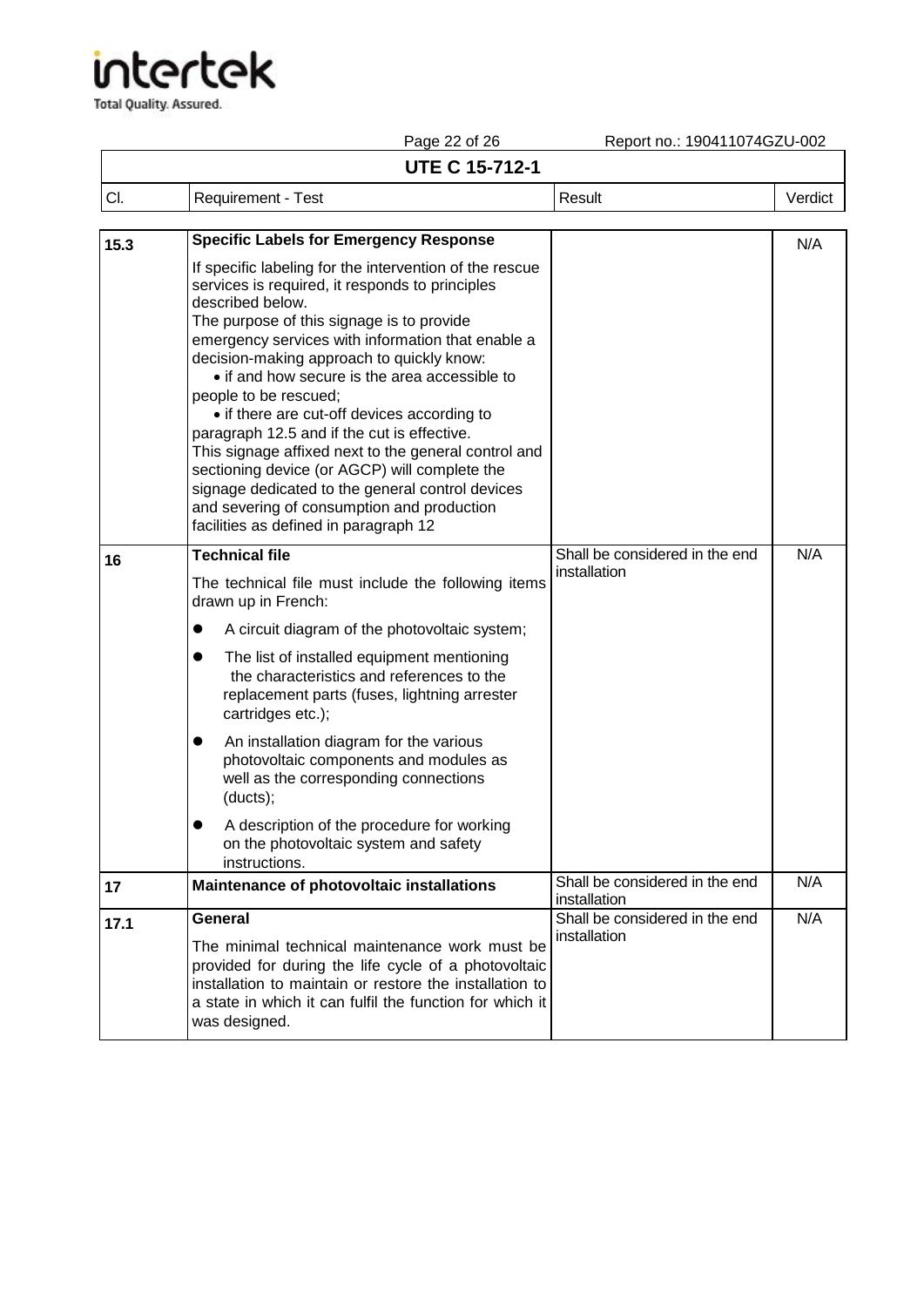# tertek

**Total Quality. Assured.** 

Page 23 of 26 Report no.: 190411074GZU-002 **UTE C 15-712-1** Cl. Requirement - Test Result Result Result Result Result Result Result Result Result Result Result Result Result Result Result Result Result Result Result Result Result Result Result Result Result Result Result Result Res **17.2 Types of maintenance and periodicity A**  The following three types of maintenance will be distinguished corresponding to the operations of: ⚫conditional maintenance, based on monitoring of significant parameters the installation; ⚫predictive maintenance, performed according to the extrapolated forecasts of the analysis and evaluation of the significant parameters of the degradation of the property (eg corrosion); ⚫Systematic maintenance, carried out at preestablished time intervals and without prior checking of the condition of the property or its component parts; the recommended periodicity is one year. For all types of installation, apart from individual living quarters not intended for temporary or seasonal occupancy, the three levels of maintenance should be considered. Shall be considered in the end installation N/A **17.3 Technical areas covered during maintenance** A distinction is made between operations relating to the safety of persons and property, and actions relating to functional reliability. N/A **Annex A Agreements between the administrator of the distribution user/produce** N/A **A1 Provisions for limiting effects adversely affecting supply quality** The study of the connection by the administrator of the public distribution network requires the communication of the characteristic data for the project, the generators and the provisions for connection to the network. The administrator of the public distribution network may disclose date sheets summarising the minimum list of data required to study the request. N/A **A2 Choice of tripping device and approval** The installation or modification of a tripping device must be subject to an agreement with the administrator of the public distribution network. This process knust take account of the situation and the features at the point of delivery and must therefore, where necessary, be coordinated with the connection study for the site. N/A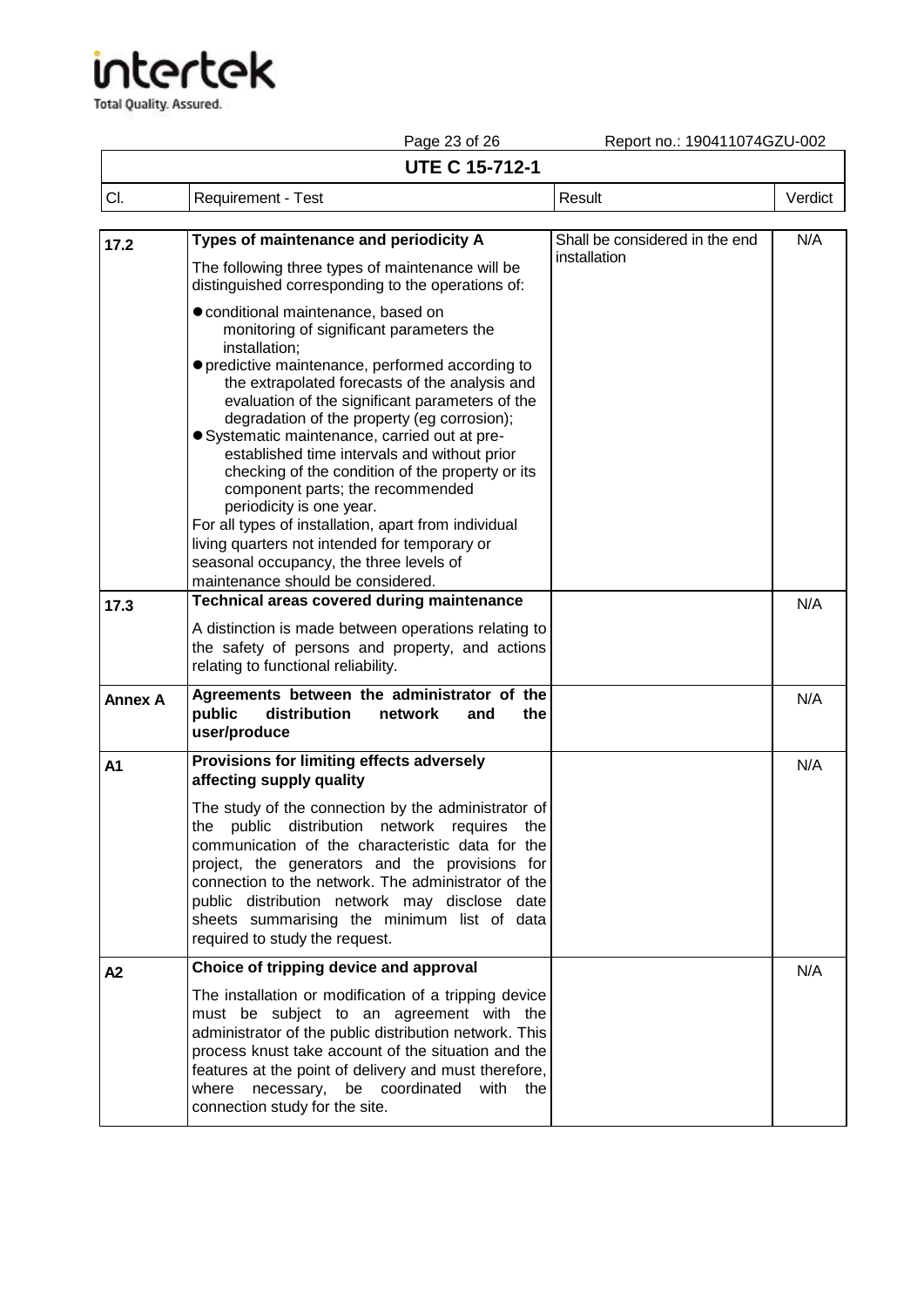|                       | Report no.: 190411074GZU-002<br>Page 24 of 26 |        |         |
|-----------------------|-----------------------------------------------|--------|---------|
| <b>UTE C 15-712-1</b> |                                               |        |         |
| CI.                   | Requirement - Test                            | Result | Verdict |
| $\ddot{\phantom{1}}$  | Start-un by the administrator of the public   |        | NI/A    |

| A <sub>3</sub> | Start-up by the administrator of the public<br>distribution network                                                                                                                                                                                                                   | N/A |
|----------------|---------------------------------------------------------------------------------------------------------------------------------------------------------------------------------------------------------------------------------------------------------------------------------------|-----|
|                | For installations with a power of less than 250<br>WA, this step is subject to prior submission of<br>proof of conformity stamped by CONSUEL<br>(Comite National pour la Securite des Usagers de<br>l'Electricite, the National Committee for the Safety<br>of Users of Electricity). |     |
| <b>Annex B</b> | Cables for photovoltaic installations - values for permissible currents                                                                                                                                                                                                               |     |
|                | (informative)                                                                                                                                                                                                                                                                         |     |
|                | Specific cables for photovoltaic installations have<br>been refined in order to meet the needs of these<br>installations. The tables below, taken from<br>document UTE C 32-502, give the values for the<br>permissible currents for cables compliant with this<br>guide.             | N/A |
| <b>Annex C</b> | Keraunic levels in France and in the overseas departments                                                                                                                                                                                                                             |     |
|                | (informative)                                                                                                                                                                                                                                                                         |     |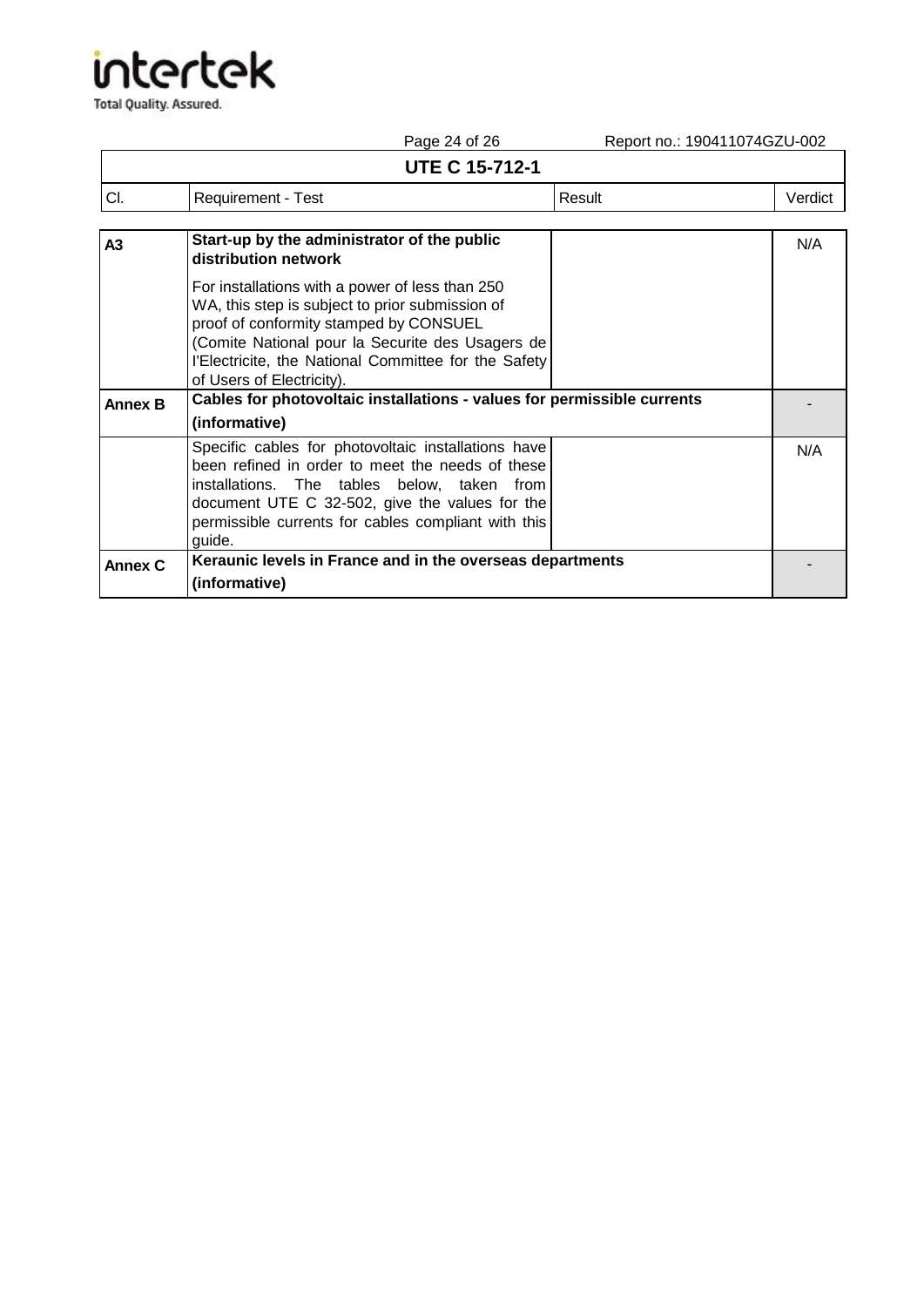

### Appendix A: Photos

Page 25 of 26 Report no.: 190411074GZU-002



**Overview** 



Rear view